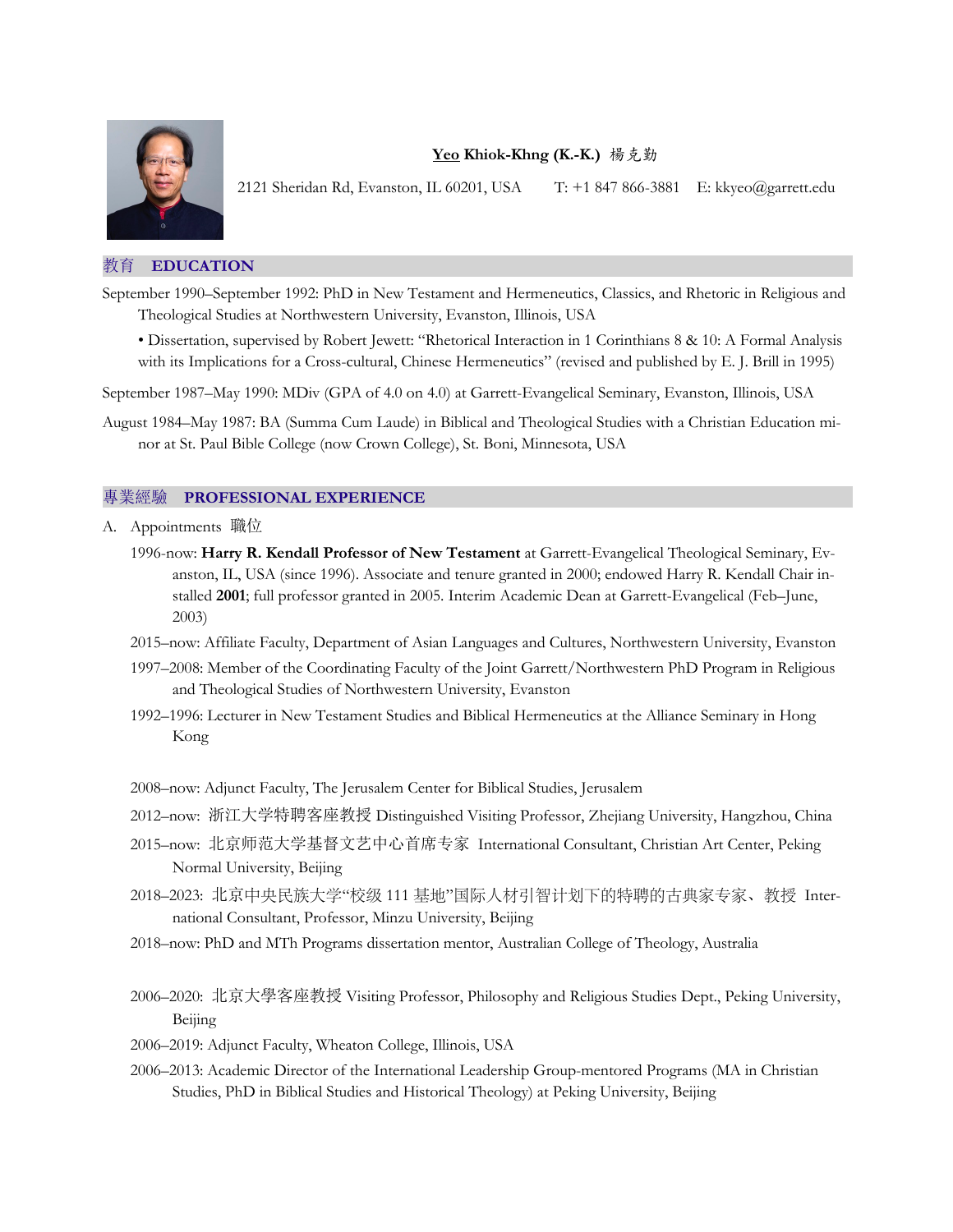- 2012–2020: 华侨大学特聘客座教授: Visiting Professor, Philosophy and Societal Development Department, HuaQiao University, Xiamen, China
- 2013–2020: 复旦大学客座教授 Visiting Professor, Comparative Literature Department, Fudan University, Shanghai
- 2015–2021: 清华大学道德与宗教研究院,古希腊罗马哲学与宗教研究中心主任 Co-director, Center for Classical Greco-Roman Philosophy and Religious Studies, Institute for Ethics and Religious Studies, Tsinghua University, Beijing
- B. Professional Membership and Consultant 專業會員和顧問
	- 1987–now: Full member of the Society of Biblical Literature; Co-chair of "Romans: History and Cultures" Group (2005–2011)
	- 1996–now: Full member of Chicago Society of Biblical Research
	- 1999–now: Full member of Studiorum Novi Testamenti Societas (Inducted as elected member in August 1999)
	- 2009–now: 圣经图书馆主编 (与梁慧教授)(上海华東師範范大学出版社六点分社): Series Editor (with Dr. Liang Hui) of The Biblical Library, VI Horae Press, Shanghai (since 2009; so far 21 titles published); Advisory Board member of Shanghai VI Horae Publisher (March 2007–December 2009)
	- 2010–now: New Testament Editor of the Shenzhou Bible Commentary series (with Dr. Justin Tan, OT Editor)(so far 3 volumes published)
	- 2011–now: 河南⼤学《圣经⽂学研究》国际学术委员 A member of the International Academic Committee, Biblical Literature, Henan University, China
	- 2017–now: Co-editor (with Dr. Hua Wei) of The Classics and Civilization (经典与文明) Series, by Shanghai Renmin Publisher (so far 3 volumes published)
	- 2018–now: Co-editor (with Dr. Melanie Baffes) of "Contrapuntal Readings of the Bible in World Christianity, Pickwick Publications (so far 6 titles published)
	- 2018–now: Co-editor (with Dr. Jili Sun) of 艺术与经典 *ars et canonica*, an imprint of BeholdCreation, LLC., on Smashwords (https://www.smashwords.com/profile/view/beholdcreation) (so far 9 volumes published)
	- 2020–now 路德著作集六十卷翻译工程的新约顾问,黄保罗主编 New Testament Consultant to 60-volume Chinese translation of Luther's Works, edited by Paulos Huang
	- 2015–2018: 香港汉语基督教文化研究所学术委员 Academic Committee member, Institute of Sino Christian Studies, Hong Kong
	- 2015–2016: Advisory member, Online China Christianity Collection (OCCC), Geneva and Beijing
	- 2014–2018:《比较文学与世界文学辑刊》学术委员 Academic Committee member, *Journal of Comparative Literature and World Literature*, Fudan University
	- 2012–2020: Co-chair and co-editor (with Dr. Gene Green) of "Scripture in Global Context", Institute of Biblical Research (IBR) (co-editor of Majority World Theology series, 6 titles published, and omnibus by IVP in 2020)
	- 2012–2014: 北京聖商研究中心的學術總監: Academic Director of Research Center for Kingdom's Business Ethics in Beijing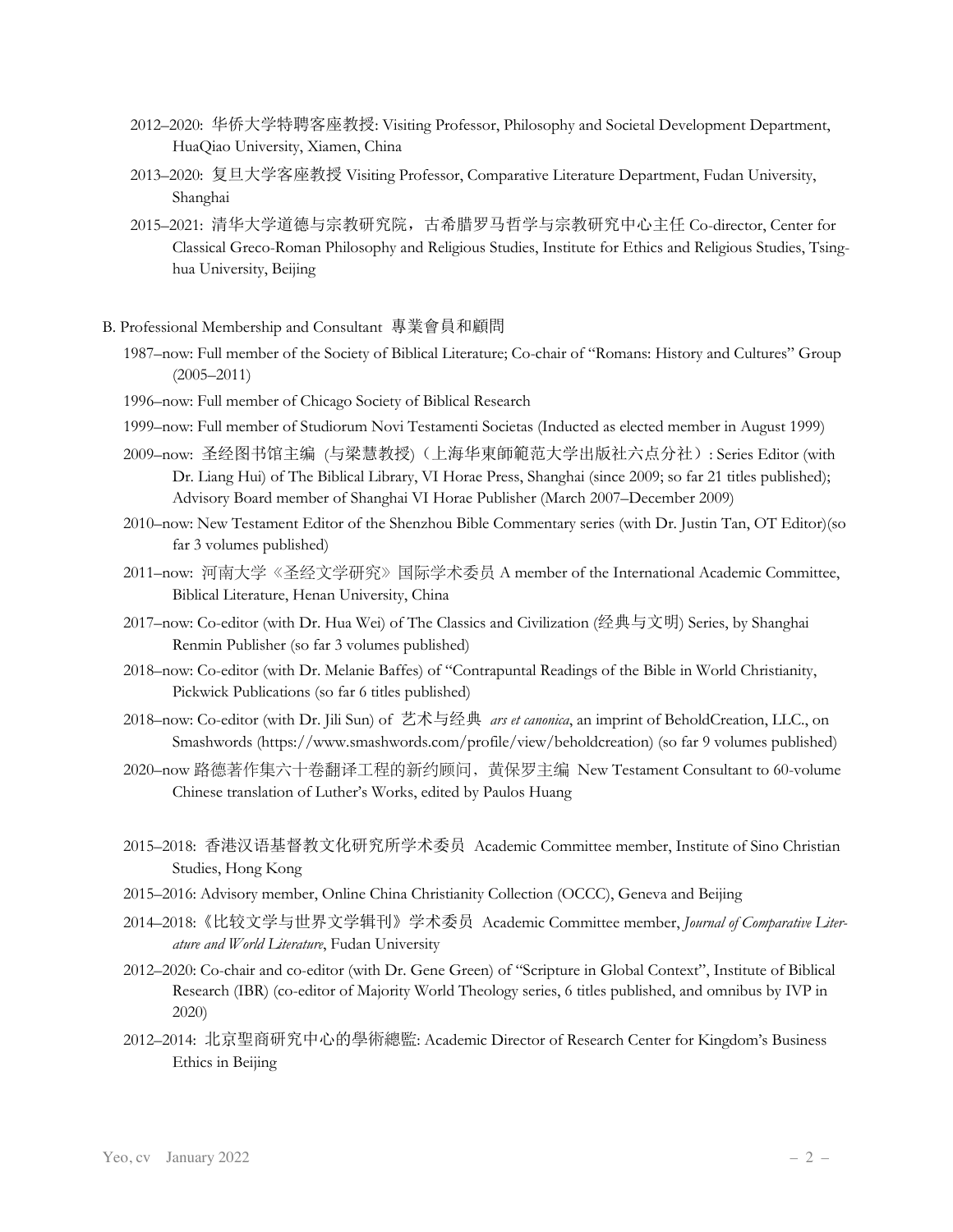- 2009–2018: 中原⼤學基督教學術叢書,翻譯系列的學術委員(台灣中原⼤學)Academic Council member, CYCU Christian Studies, Translation Series (Chung Yuan Christian University, Taiwan)
- 2005–2018: 北京大学基督文化研究系列執行主编(北京宗教文化出版社)Executive Editor of The Peking University Christian Culture Research Series, Religious Culture Press, Beijing (15 titles published)
- 2001–2008: Full member of International Society for the Study of Argumentation, University of Amsterdam
- 2000: Member of Center of Theological Inquiry, Princeton Theological Seminary
- 2000–2006: Full member of ACTS-NT (Association of Chicago Theological Schools––New Testament Group) (Convener 2000–2001)
- 2000–2002: 漢語基督教文化研究所海外特約研究員 Overseas Research Fellow of Institute of Sino-Christian Studies, Hong Kong
- 1999: 道風山基督叢林聖經研究部學術咨詢委員 Honorary Research Fellow, Department of Biblical Studies, Tao Fong Shan Christian Centre, Ltd., Hong Kong
- 1997–1999: Consultant for the China Program of Ashland Theological Seminary and University, Ohio
- 1995–2015: 道風山漢語基督教文化研究所歷代基督教思想學術文庫學術委員: Scholarly Committee of Chinese Academic Library of Christian Thought, Institute of Sino-Christian Studies, Tao Fong Shan, Hong Kong
- 1995–2010: Full member of the Ethnic Chinese Biblical Colloquium
- 1995–1999: 香港聯合聖經公會現代共同譯本委員: Committee Member of Chinese New Union Bible for Protestant and Catholic, Hong Kong
- 1994–2011: Full member of the Catholic Biblical Association
- 1994–1999: 香港聯合聖經公會現代中文譯本註解撰稿員 Annotator of the Today Chinese Version Study Bible of the United Bible Societies, Hong Kong
- 1994–1999: 國際聖經協會聖經翻譯委員會專家委員: Expert Committee Member of the International Bible Society Translation Committee, Hong Kong
- 1994–1996:《文橋》雙月刊顧問: Advisor to *The Bridge* bi-monthly magazine, Malaysia
- 1993–1996: Co-founder and associate editor and book review editor, *Jian Dao: Journal of Bible and Theology*, Hong Kong; Editorial Advisory Board of *Jian Dao* (1997); General Editor of Jian Dao Dissertation Series (1995– 1999)
- 1987–2003: Full member of the American Academy of Religion

## 研究出版 **RESEARCH & PUBLICATION**

A. 書本 Monographs:

English Monographs, authored and edited:

- 1. *Rhetorical Interaction in 1 Corinthians 8 and 10: A Formal Analysis with Implications for a Cross-Cultural, Chinese Hermeneutic*. Leiden: E. J. Brill, 1995.
- 2. *What Has Jerusalem to Do with Beijing? Biblical Interpretation from a Chinese Perspective*. Harrisburg: Trinity Press International, 1998. *What Has Jerusalem to Do with Beijing? Biblical Interpretation from a Chinese Perspective*. 20<sup>th</sup> Anniversary Edition. Contrapuntal Readings of the Bible in World Christianity (Oregon: Pickwick, 2018).
- 3. *Chairman Mao Meets the Apostle Paul: Christianity, Communism, and the Hope of China*. Grand Rapids: Brazos, 2002.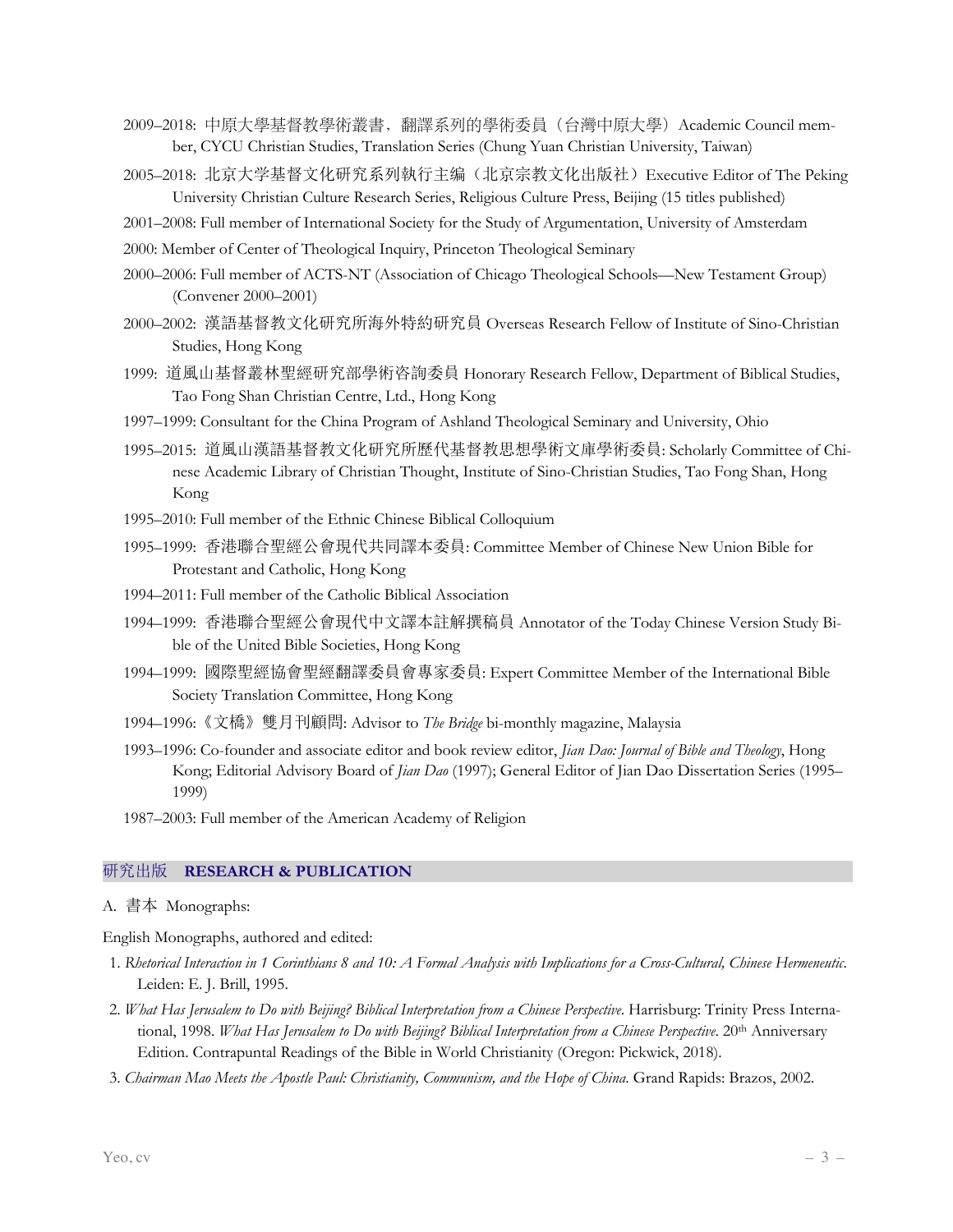- 4. Edited, *Navigating Romans Through Cultures: Challenging Readings by Charting a New Course*. Edinburgh: T&T Clark International, 2004. And authored two articles in the volume:
	- "Navigating Romans Through Cultures" (pp. 1–28) and
	- "Messianic Predestination in Romans 8 and Classical Confucianism" (pp. 259–289).
	- The volume is included in the Logos Software: http://www.logos.com/products/prepub/details/3075
- 5. Co-authored (with Charles Cosgrove and Herold Weiss), *Cross-Cultural Paul: Journeys to Others, Journeys to Ourselves*. Grand Rapids: Eerdmans, 2005. Besides contributing toward the introduction and conclusion chapters, I wrote two chapters:
	- "Paul's Ethic of Holiness and Chinese Morality of *Renren*" (pp. 104–140) and
	- "Christ and the Earth in Pauline and Native American Understandings" (pp. 179–218).
- 6. *Musing with Confucius and Paul: Toward a Chinese Christian Theology*. Oregon: Cascade Books, Wipf & Stock, 2008.
- 7. *The Spirit Intercedes: The New Testament in Prayers and Images*, illustrated by Claire S. Matheny. Oregon: Cascade Books, 2009.
- 8. Co-edited (with Ken Vaux), *The Theology of Light and Sight: An Interfaith Perspective*. Oregon: Wipf & Stock, 2010). And authored one essay:
	- "Light and New Creation in Genesis and the Gospel of John" (pp. 39–55).
- 9. *The Spirit Hovers: Journeying through Chaos with Prayers*. Oregon: Cascade Books, 2012.
- 10. Edited, *From Rome to Beijing: Symposia on Robert Jewett's Hermeneia Commentary on Romans*. Lincoln: Kairos Studies, 2013. And authored two articles:
	- "From Rome to Beijing: 'One World One Dream" (pp. 7-18) and
	- "Paul's Way of Renren in Romans 13:1–10" (pp. 469–479).
- 11. Co-edited (with Gene L. Green, Steve T. Pardue), *Jesus Without Borders: Christology in the Majority World* (Majority World Theology Series, Vol. 1) (Grand Rapids: Eerdmans, 2014). And authored
	- "Beyond Chalcedon? Towards a Fully-Christian and Fully-Cultural Theology" in the volume (pp. 162–179).
- 12. Co-edited (with Gene L. Green, Steve T. Pardue), *Trinity Among the Nations: Doctrine of God in the Majority World*  (Majority World Theology Series, Vol. 2) (Grand Rapids: Eerdmans, 2015). And authored
	- "Introduction: Trinity 101: Kaleidoscopic Views of God in the Majority World" (pp. 1–17).
- 13. Co-edited (with Gene L. Green, Steve T. Pardue), *The Spirit over the Earth: Pneumatology in the Majority World* (Majority World Theology Series, Vol. 3) (Grand Rapids: Eerdmans, 2016).
- 14. Co-edited (with Gene L. Green, Steve T. Pardue), *So Great a Salvation: Soteriology in the Majority World* (Majority World Theology Series, Vol. 4) (Grand Rapids: Eerdmans, 2017). And authored

• "Introduction: So Great a Salvation: Soteriology in the Majority World" (pp. 1–13). https://www.amazon.com/So-Great-Salvation-Soteriology-Majority/dp/0802872743/ref=sr\_1\_1?ie=UTF8&qid=1510173640&sr=8-1&keywords=yeo+soteriology

- 15. Co-edited (with Gene L. Green, Steve T. Pardue), *The Church from Every Tribe and Tongue: Ecclesiology in the Majority World* (Majority World Theology Series, Vol. 5) (Carlisle: Langham, 2018).
- 16. Co-edited (with Gene L. Green, Steve T. Pardue), *All Things New: Eschatology in the Majority World* (Majority World Theology Series, Vol. 6) (Carlisle: Langham, 2019).

Omnibus of 11-16 above: Co-edited (with Gene L. Green, Steve T. Pardue), *Majority World Theology: Christian Doctrine in Global Context* (Downers Grove: IVP Academic, 2020). 736pp. And authored the following chapters:

- "Trinity 101: Kaleidoscopic Views of God in the Majority World" (pp. 3–13)
- "Beyond Chalcedon? Towards a Fully-Christian and Fully-Cultural Theology" (pp. 214–228)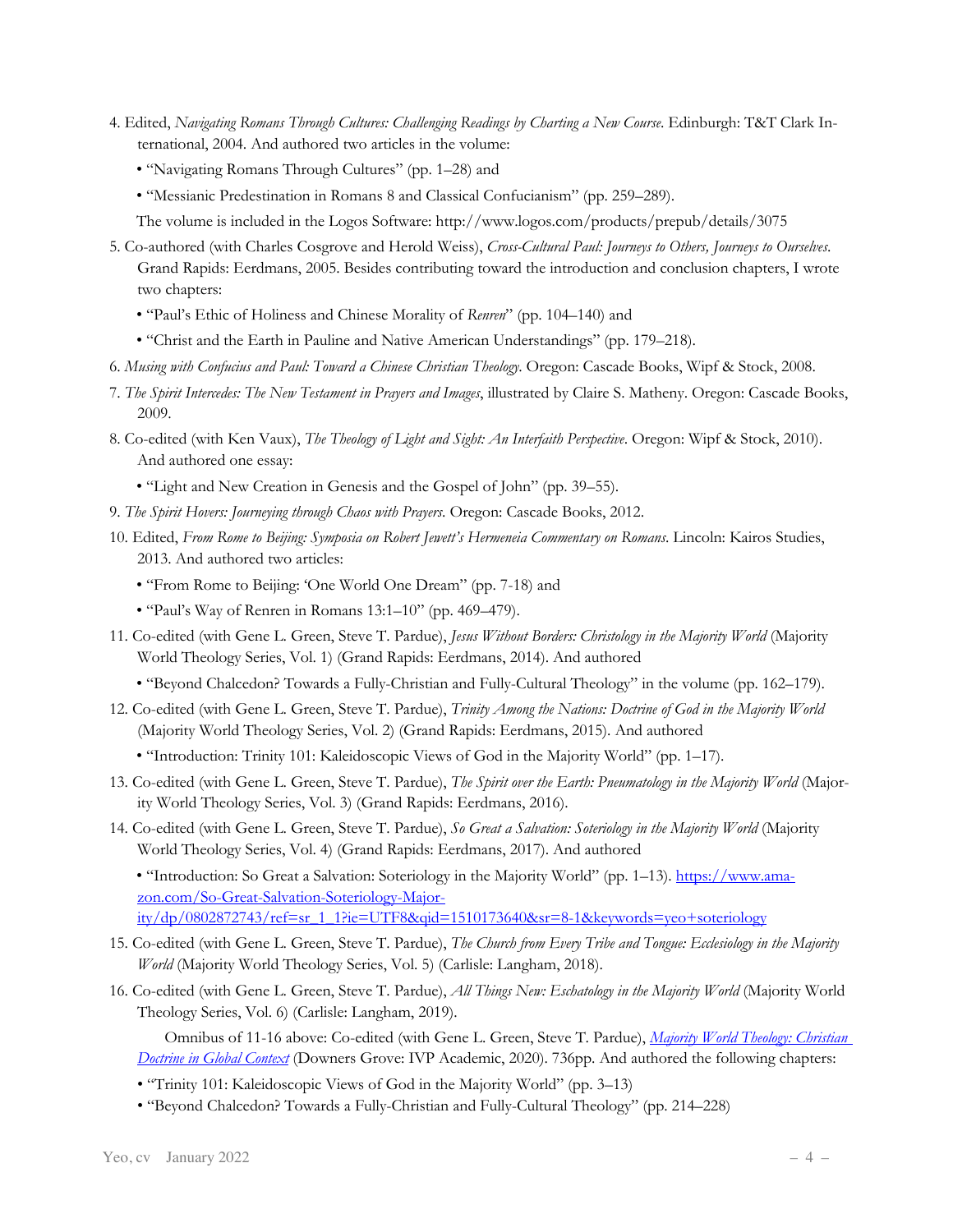• "So Great a Salvation: Soteriology in the Majority World" (pp. 353–361).

- 17. Co-edited (with Gene L. Green), *Theologies of Land: Contested Land, Spatial Justice, and Identity* (Eugene: Cascade Books, 2021). And authored
	- "Conclusion: Theologies of Land–Conflicted Land, Spatial Justice and Covenantal Identity" (pp. 132–156)
- 18. Edited, *The Oxford Handbook of the Bible in China* (New York: OUP, 2021) [Hardcover, and online version [Oxford Handbook Online], ISBN: 9780190909796 [904pp, incl. 77pp indices + 43 B&W halftones images]. And authored the following two chapters:
	- "Creative Transformation, the Bible, and China" (pp. 1–17)
	- co-authored with Paulos Huang, "Confucian Classics and the Bible" (pp. 251–265)

Chinese Monographs, authored and/or translated:

1. 《跨文化修辭詮釋學初探》,建道學刊「聖經與詮釋」專刊一。香港: 建道神學院,1995。

- [*Cross-Cultural Rhetorical Hermeneutics*, Jian Dao Supplement, Bible and Hermeneutics 1. Hong Kong: Alliance Seminary, 1995.]
- 2.a.《真理與生命》。吉隆坡:文橋傳播中心,1995。

[*Truth and Life*. Kuala Lumpur: Bridge, 1995.]

2.b.《還真理一個面目》。香港: 更新資源, 2001。

[*Unveil the Hypocrisy: Reflection on the Word of God. Hong Kong: Renewal Resources, 2001.*]

3. 編著《路加的智慧》。香港:卓越書樓,1995。

[edited *Lucan Wisdom: A Literary and Theological Reading of Luke*. Hong Kong: Excellence, 1995.]

- 4.a.《女男之間:女性神學與詮釋學》,建道學刊「聖經與詮釋」專刊三。香港:建道神學院,1995。 [*Between Female and Male: Feminist Theology and Hermeneutic*. Hong Kong: Alliance Seminary, 1995.]
- 4.b.《女人:一個神學問題》。香港:文字事務,2004。

[*Woman: A Theological Issue*. Hong Kong: Verbum, 2004.]

4.c. 增訂简体版:《夏娃、大地与上帝》。上海:华东师范大学出版社,2008。

[*Eve, Gaia and God*. Shanghai: Huadong Shifan Daxue, 2008.]

- 5. 《祭祖迷思》。香港:文藝出版社,1996。二版 [*Ancestor Worship: Rhetorical and Cross-Cultural Hermeneutical Response*. Second Edition. Hong Kong: Chinese Christian Literature Council, 1996.]
- 6.a.《屬靈神學的聖經反思》。吉隆坡:文橋,1996。

[*A Biblical Reflection on Spirituality.* Malaysia: Bridge, 1996.]

6.b. 增訂版:《透視屬靈神學》。香港:文藝出版社,2000。

[*Probing into Spirituality*. Hong Kong: Chinese Christian Literature Council, 2000.]

7. 《保羅書信合參》。香港:國際聖經協會,1997。

[*Pauline Parallels*. Hong Kong: International Bible Society, 1997.]

8.a. 翻譯《靈知派經書卷上》。香港:漢語基督教文化研究所,2000。

[Translated *Nag Hammadi Library: Codices 1–2*. Edited by James M. Robinson, Richard Smith. Hong Kong: Institute of Sino-Christian Studies, 2000.]

8.b. 翻譯《靈知派經書卷中》。香港:道風書社,2002。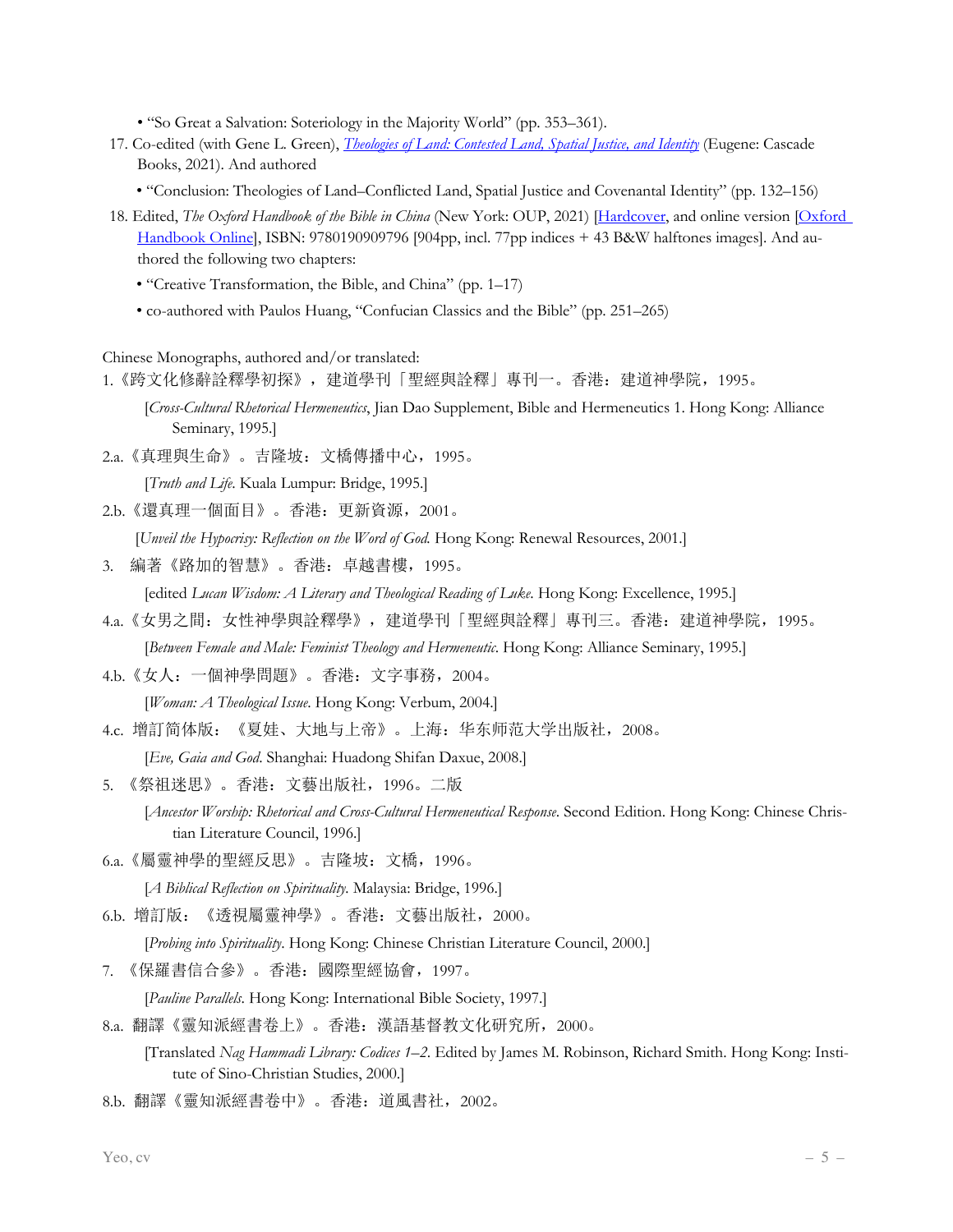[Translated *Nag Hammadi Library: Codices 3–6*. Edited by James M. Robinson, Richard Smith. Hong Kong: Logos and Pneuma, 2002.]

8.c. 翻譯《靈知派經書卷下》。香港:道風書社,2005。

[Translated *Nag Hammadi Library: Codices 7–13*. Edited by James M. Robinson, Richard Smith. Hong Kong: Logos and Pneuma, 2005.]

8.d. 简体版:翻译《灵知派经典》。上海:华东师范大学出版社,2008。

[Translated *Nag Hammadi Library: Codices 1–13*. Edited by James M. Robinson, Richard Smith. Shanghai: Huadong Shifan Daxue, 2008.]

- 9.a.《末世與盼望: 帖前與帖後現代詮釋》。香港: 更新資源, 2001。 [*Eschatology and Hope: First and Second Epistles to the Thessalonians*. Hong Kong: Renewal Resources, 2001.]
- 9.b. 简体版:《末世与盼望:帖前与帖後現代诠释》。北京:宗教文化,2007。 [Chinese simplified character: *Eschatology and Hope: First and Second Epistles to the Thessalonians*. Beijing: Religious
	- Culture, 2007.]
- 10. 編譯《聖經研究手冊》。上海:中國基督教協會,2002。

[Edited and translated, *Handbook for Biblical Studies*. Shanghai: China Christian Council, 2002.]

- 11.a.《古修辭學: 希羅文化與聖經詮釋》。香港: 道風書社, 2002。 [*Classical Rhetoric: Greco-Roman Culture and Biblical Hermeneutic*. Hong Kong: Logos and Pneuma, 2002.]
- 11.b. 简体版: 《圣经修辞学: 希罗文化与新约诠释》。北京: 宗教文化, 2007。 [*Biblical Rhetoric: Greco-Roman Culture and New Testament Hermeneutic*, published by Beijing: Religious Culture, 2007.]
- 12. 與梁淑貞合譯羅絲馬麗. 路特耳《性別主義與言說上帝 》。香港: 道風書社,2004。 [Translated *Rosemary Ruether, Sexism and God-Talk* into Chinese (Hong Kong: Logos and Pneuma, 2004)]
- 13. 與許光福合譯, 德 A. 康伯爾《基督信仰的奧祕》(繁體版及簡體版): 2004
	- [Co-translated with Hii Kong-Hock: Ted, Campbell, *Christian Mysteries* into traditional and simplified Chinese character, electronic versions only): http://faculty.smu.edu/tedc/CMef0100cs.pdf
- 14. 编《经宴:罗马书、论神意》。北京:宗教文化,2010。 [edited, *Symposia on Romans and Divine Providence*. Beijing: Religious Culture Press, 2010.]
- 15. 《孔子与保罗: 天道与圣言的相遇》。上海: 华东师范大学出版社, 2010。 [*Confucius and Paul*. Shanghai: Huadong Shifan Daxue VI Horae, 2010.]
- 16.《圣经文明导论: 古希伯來及早期基督教文化》。北京: 宗教文化, 2011。 [*Biblical Civilization: Early Hebraic and Christianity*. Beijing: Religious Culture Press, 2011.]
- 17.《聖靈的呢喃:在新約裡禱告》 ,瑪瑟妮繪,王凡、林梅芬中譯並朗讀。台北:校園書房,2011。 [Bilingual version, color illustrations by Claire Matheny, with Mandarin CD: *The Spirit Intercedes: New Testament in Prayers and Images*, trans. Joseph Wang and May Lin. Taipei: Campus Evangelical Fellowship Press, 2011.]
- 18.《庄子与雅各:隐喻生命、遨游天恩》 。上海:华东师范大学出版社,2012。 [*Zhuangzi and James*. Shanghai: Huadong Shifan Daxue VI Horae, 2012.]
- 19. 编《圣经人论: 光与爱的人性》。北京: 宗教文化, 2013。 [edited, *Biblical Anthropology*. Beijing: Religious Culture Press, 2013.]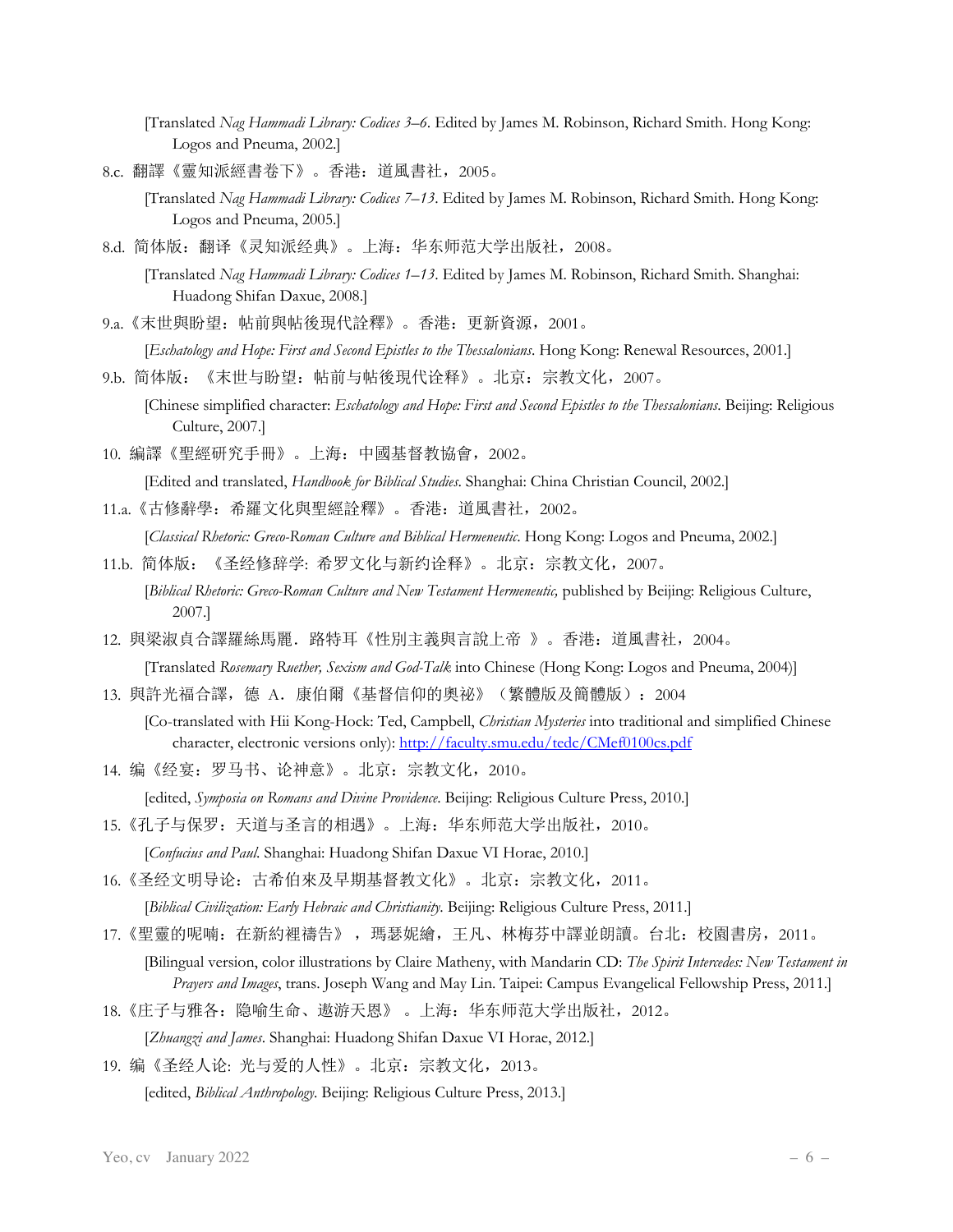- 20.《聖靈在翱翔: 在舊約裡禱告》海珂·葛伯莉、王兆璽繪,王凡、林梅芬中譯。台北:校園書房, 2015。
	- [*The Spirit Hovers: Journeying Through Chaos with Prayers*, trans. Joseph Wang and May Lin. Taipei: Campus Evangelical Fellowship Press, 2015.]
- 21. 编《圣地游览指南》拉蒙特·卢克著,李曦译,杨克勤编注。上海:人民出版社,2017。

[edited, *An Illustrated Guide to the Holy Land*, Monte Luker, trans. Li Xi. Shanghai: Renmin, 2017.] http://book.kongfz.com/item\_pic\_191814\_738119789/?force\_pc=1

22. 与王梓合编《经典解读与世界文明》。北京:宗教文化,2017。

 [co-edited with Wang Zi, *Reading Scripture and World Civilizations*. Beijing: Religious Culture Press, 2017.] http://product.dangdang.com/1327606949.html

23. 编《处境基督论:语境、天道和人性》。北京: 宗教文化,2017。

[edited, *Jesus Beyond Borders*. Beijing: Religious Culture Press, 2017.]http://product.dangdang.com/1450532047.html

- 24. 编《《罗马书》文化巡航: 新航程下的阅读》。李羲译。北京: 宗教文化, 2018。 [edited, *Navigating Romans Through Cultures*. Beijing: Religious Culture Press, 2018.]
- B. 文章 Journal Articles, Chapter Essays, and Book Reviews
- 1. "Amos (4:4–5) and Confucius: The Will (*Ming*) of God (*Tian*)." *Asia Journal of Theology* 4 (October, 1990) 472–488; appeared also in *Doing Theology with Asian Resources. Theology and Cultures*, Vol. 2, edited by Yeow Choo Lak 85– 102. Singapore: ATESEA, 1995.
- 2. Review of David Buttrick, *Homiletic. Moves and Structures* (Philadelphia: Fortress Press, 1987, 498 pp.) in *Asia Journal of Theology* 4 (October, 1990) 533–535.
- 3. "The Meaning and Usage of 'REST' (*katapausis* and *sabbatismos*) in Hebrews 3:7—4:13." *Asia Journal of Theology* 5 (April, 1991) 2–33.
- 4. Review of John Bluck, *Christian Communication Reconsidered* (Geneva: WCC Publications, 1989) in *Asia Journal of Theology* 5 (April, 1991) 216–217.
- 5. Review of Stephen Westerholm, *Israel's Law and the Church's Faith: Paul and His Recent Interpreters* (Grand Rapids: Wm. B. Eerdmans Publishing Co., 1988. 238 pp.) in *Asia Journal of Theology* 5 (April, 1991) 218–219.
- 6. Review of Warren Bennis, *Why Leaders Can't Lead, The Unconscious Conspiracy Continues* (London: Jossey-Bass Publishers, 1989) in *The Asia Journal of Theology* 5 (October, 1991) 447–450.
- 7. Review of Sharon Parks, *The Critical Years* (San Francisco: Harper and Row Publishers, 1986) in *Asia Journal of Theology* 5 (October, 1991) 445–446.
- 8. "The Rise of Three-Self Patriotic Movement (TSPM): Chinese Christianity in Light of Communist Ideology in New China." *Asia Journal of Theology* 6 (April, 1992) 1–14.
- 9. Review of David Ray Griffin (edited), *Sacred Interconnections* (New York: State University of New York Press, 1990) in *Asia Journal of Theology* 6 (April, 1992) 190–191.
- 10. Review of Cecil Rajendra, *Songs For The Unsung . . .* (Geneva: World Council of Churches, 1983) in *Asia Journal of Theology* 6 (April, 1992) 191–192.
- 11. "The Mother and Brothers of Jesus (Lk 8:19–21, Mk 3:31–35, Mt 12:46–50)." *Asia Journal of Theology* 6 (October, 1992) 311–317.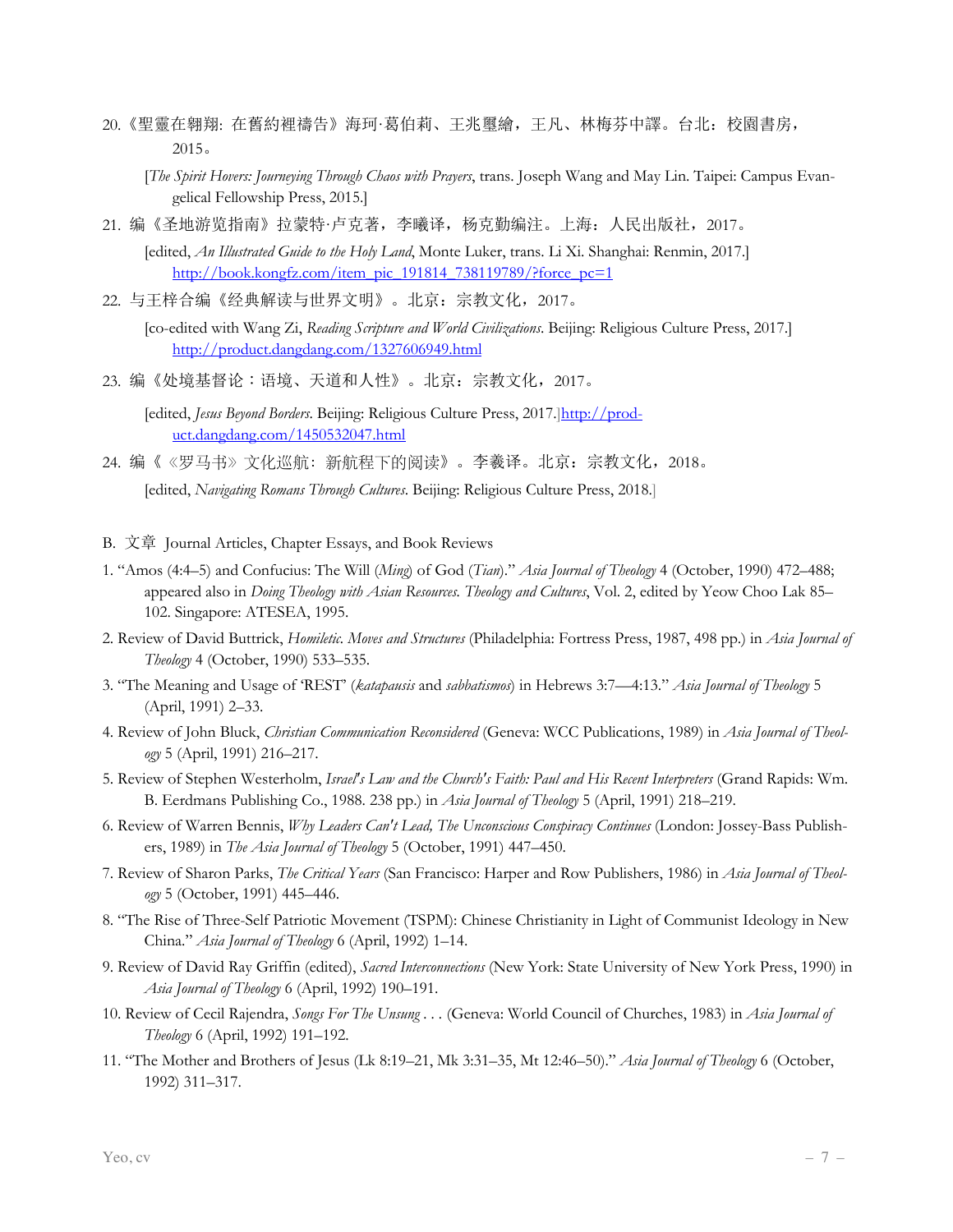- 12. Review of Susan R. Garrett, *The Demise of the Devil, Magic and the Demonic in Luke's Writings* (Minneapolis: Fortress Press, 1989. 179 pages) in *Asia Journal of Theology* 6 (October, 1992) 358–360.
- 13. Review of Yeow, Choo Lak (edited), *ATESEA Occasional papers No. 10, Doing Theology with God's Purpose in Asia* (Singapore: ATESEA, 1990) in *Asia Journal of Theology* 7 (October, 1992) 360–361.
- 14. Review of Frank Witt Hughes, *Early Christian Rhetoric and 2 Thessalonians* (JSNT Sup 30; Sheffield: JSOT, 1989) in *Asia Journal of Theology* 6 (October, 1992) 361–363.
- 15. Review of Judith M. Gundry Volf, *Paul and Perseverance, Staying in and Falling Away* (Wissenschaftliche Untersuchungen zum Neuen Testament 2.37. Tübingen: J.C.B. Mohr; Paul Siebeck, 1990) in *Asia Journal of Theology* 6 (October, 1992) 363–365.
- 16.「非比──保羅推薦的婦女」["Phoebe: Paul's Commendation of A Woman Ministry," in Chinese]。《播種 人: 婦女與事奉》[*Sowers: Woman and Ministry*]第 58 期, 1993 年 6 月, 頁 14–19; 修訂版刊登在《今日 華人教會》[*Chinese Churches Today*] 177 期, 1994 年 4 月, 頁 65–68。
- 17.「評馮蔭坤著《帖撒羅尼迦後書註釋》。香港:天道書樓,1990」[Review of Ronald Fung, *2 Thessalonians Commentary*, in Chinese], 《建道學刊》第 1 期, 1994 年 1 月, 頁 126–129。
- 18.「從林前 10:23—11:1 看保羅講道的內容及方法」["1 Cor 10:23—11:1: The Message and Method of Paul's Proclamation," in Chinese]。《建道通訊》 [*The Alliance Bulletin*] 第 94 期, 1993 年 12 月, 頁 7-9。
- 19.「論個體與群體:一個現象的分析」["Individualism and Group Dynamic," in Chinese]。《契機叢刊》 [Kairos Magazine]創刊號, 1994年1月, 11-12。
- 20. "A Rhetorical Study of Acts 17:22–31: What has Jerusalem to do with Athens and Beijing?" *Jian Dao: A Journal of Bible and Theology* 1 (1994) 75–107.
- 21. "Revelation 5 in the Light of Pannenberg's Christology: Christ the End of History and the Hope of the Suffering." *Asia Journal of Theology* 8 (October 1994) 308–334.
- 22. "The 'Yin and Yang' of God (Exod. 3:14) and Humanity (Gen. 1:27)." *Zeitschrift für Religions-und Geistesgeschichte* 46.4 (1994) 319–332.
- 23. "The Rhetorical Hermeneutic of 1 Corinthians 8 and Chinese Ancestor Worship." *Biblical Interpretation* 2.3 (1994) 298–311. Republished in pp. 168–186 of *Exegesis in the Making: Postcolonialism and the New Testament Studies*, ed. Anna Runesson (Leiden: Brill, 2011).
- 24.a.「神學教育的再思(上)」["A Reflection on Theological Education, Part I," in Chinese]。《教牧分享》 [*Pastoral Sharing*]第 86 期,1994 年 3 月,頁 19–20。
- 24.b. 「神學教育的再思(下)」["A Reflection on Theological Education, Part II," in Chinese]。《教牧分享》 [*Pastoral Sharing*]第 87 期,1994 年 5 月,頁 24–26。
- 25.「做個屬靈人」["What Does it Mean to Be a Spiritual Person?" in Chinese]。《曠野》[*Wilderness*]第 57 期, 1994 年 9 月,頁 9–11。
- 26. 「修辭創造」["God's Rhetorical Creation," in Chinese]。《文橋》[The Bridge]第 33 期, 1994 年 8 月, 頁 12– 13, 15;繁體版在《今日華人教會》[*Chinese Churches Today*]第 187 期,1995 年 3/4 月,頁 24–25。
- 27.「人的修辭創造」["Human's Rhetorical Creation," in Chinese]。《文橋》[*The Bridge*]第 34 期,1994 年 10 月, 頁 22-24; 繁體文在《今日華人教會》[*Chinese Churches Today*]第 188 期, 1994 年 5/6 月, 頁 26-27。
- 28.「聖餐意義的反思」["A Reflection on the Meaning of the Lord's Supper," in Chinese]。《曠野》[*Wilderness*] 60 期,1994 年 12 月,頁 18–19。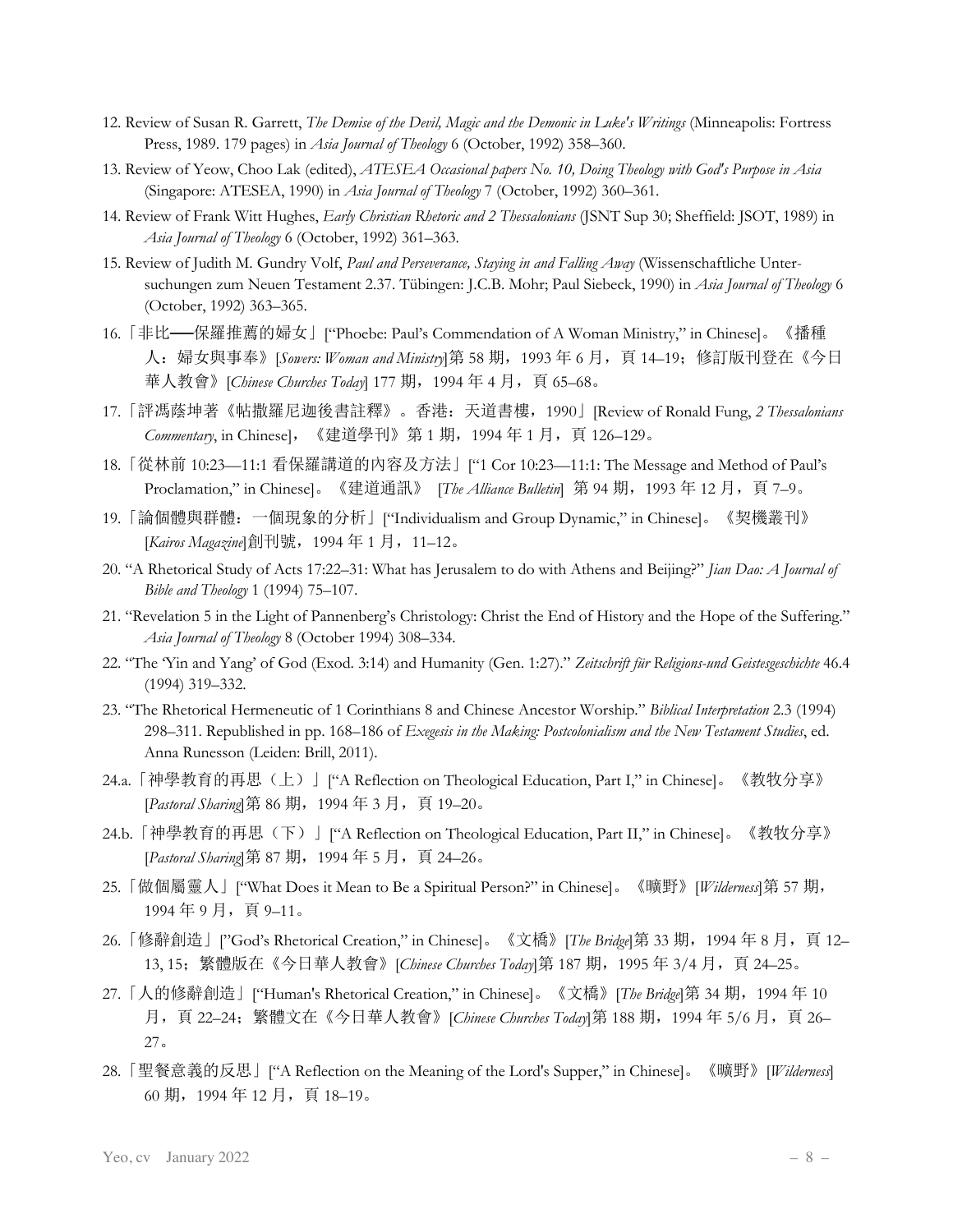- 29. 「從林前看祭祖」系列文章 (一) 到 (四) [A series of articles on "1 Corinthians and Ancestor Worship," in Chinese]。《基督教時代論壇週報》[*Christian Times Weekly Magazine*]第 381–384 期,1994 年 12 月至 1995 年 1 月「信息」專欄。
- 30.「女性神學對詮釋學的挑戰」["The Rise and Challenges of Feminist Theology," in Chinese]。《道風:漢語 神學學刊》[*Logos and Pneuma*]第 2 期,1995 年 1 月,頁 75–110。簡體文本刊在《基督教文化評論》 [*Christian Culture Review*]第 7 期,1998 年 8 月,頁 38–71。
- 31. Review of *Rhetoric and the New Testament. Essays from the 1992 Heidelberg Conference*, edited by Stanley E. Porter and Thomas H. Olbricht (JSNT Supplement Series 90. Sheffield: JSOT Press, 1993) in *Jian Dao* 3 (1995) 153–156.
- 32. Review of Yeow, Choo Lak (edited), *ATESEA Occasional papers No. 11, Doing Theology with the Spirit's Movement in Asia* (Singapore: ATESEA, 1991) in *Asia Journal of Theology* 9 (April, 1995) 209–211.
- 33. "Isaiah 5:1–7 and 27:2–6: Let's Hear the Whole Song of Rejection and Restoration." *Jian Dao: A Journal of Bible and Theology* 3 (1995) 77–93.
- 34. "A Relational Theology of Worship: Wholeness from Creation of God to Re-creation in Christ." *Asia Journal of Theology* 9 (1995) 170–180.
- 35.「路加信息」系列文章 [A series of articles on "Lukan Messages," in Chinese]。《基督教時代論壇週報》 [*Christian Times Weekly Magazine*],1995 年 3–4 月。
- 36.a.「《路加福音》的文學修辭(上)」["Rhetorical Reading of Gospel of Luke (1)," in Chinese]。《今日華人 教會》 [*Chinese Churches Today*]第 189 期,1995 年 7 月,頁 23–24。
- 36.b.「《路加福音》的文學修辭(中)」["Rhetorical Reading of Gospel of Luke (2)," in Chinese]。《今日華人 教會》 [Chinese Churches Today]第 190 期, 1995 年 9 月, 頁 22–23。
- 36.c.「《路加福音》的文學修辭(下)」["Rhetorical Reading of Gospel of Luke (3)," in Chinese]。《今日華人 教會》 [*Chinese Churches Today*]第 191 期, 1995 年 10 月, 頁 19–20。
- 37.a.「知識與愛心修辭(上)」["Rhetoric of Knowledge and Love (1)," in Chinese]。《今日華人教會》 [*Chinese Churches Today*]第 192 期,1995 年 11 月,頁 27–29。
- 37.b.「知識與愛心修辭(下)」["Rhetoric of Knowledge and Love (2)," in Chinese]。《今日華人教會》 [*Chinese Churches Today*]第 193 期,1995 年 12 月,頁 27–30。
- 38. 「講道的再思: 從新約看講道」["A Reflection on Preaching from New Testament Perspective," in Chinese]。 《GPM Messenger》[*Bulletin of Gereja Presbyterian Malaysia*]第 3 卷 3 期,1995 年 12 月,頁 5–7。
- 39.「從女性神學及詮釋學論大馬女性意識的挑戰」["The Challenges of Malaysian Feminist Consciousness in the Light of Feminist Theology and Hermeneutics," in Chinese]。《展望與轉向:基督教與 2020 宏願學術 研討會論文集》[*Vision 2020 and Beyond,* ed. Lam Sok Fun],林文采主編,頁 121–147。Kuala Lumpur: Persatuan Penulis-Penulis Kristian Malaysia, 1995。
- 40. "A Confucian Reading of Romans 7:14–25: *Nomos* (Law) and *Li* (Propriety)." *Jian Dao: A Journal of Bible and Theology* 5 (1996) 127–141.
- 41. Review of Ben Witherington, *John's Wisdom. A Commentary on the Fourth Gospel* (Louisville: Westminster John Knox Press, 1995); David Lyon Bartlett, *Romans* (Westminster Bible Companion. Louisville: Westminster John Knox Press, 1995) and Fred B. Craddock, *First and Second Peter and Jude* (Westminster Bible Companion. Louisville: Westminster John Knox Press, 1995) in *Jian Dao* 6 (1996) 201–202.
- 42.「中譯本導言」["An Introduction to Chinese Version," in Chinese],王來法譯,克萊門著,《勸勉希臘 人》[*An Exhortation to the Greeks*],頁 xi–xxi。香港:漢語基督教文化研究所,1995。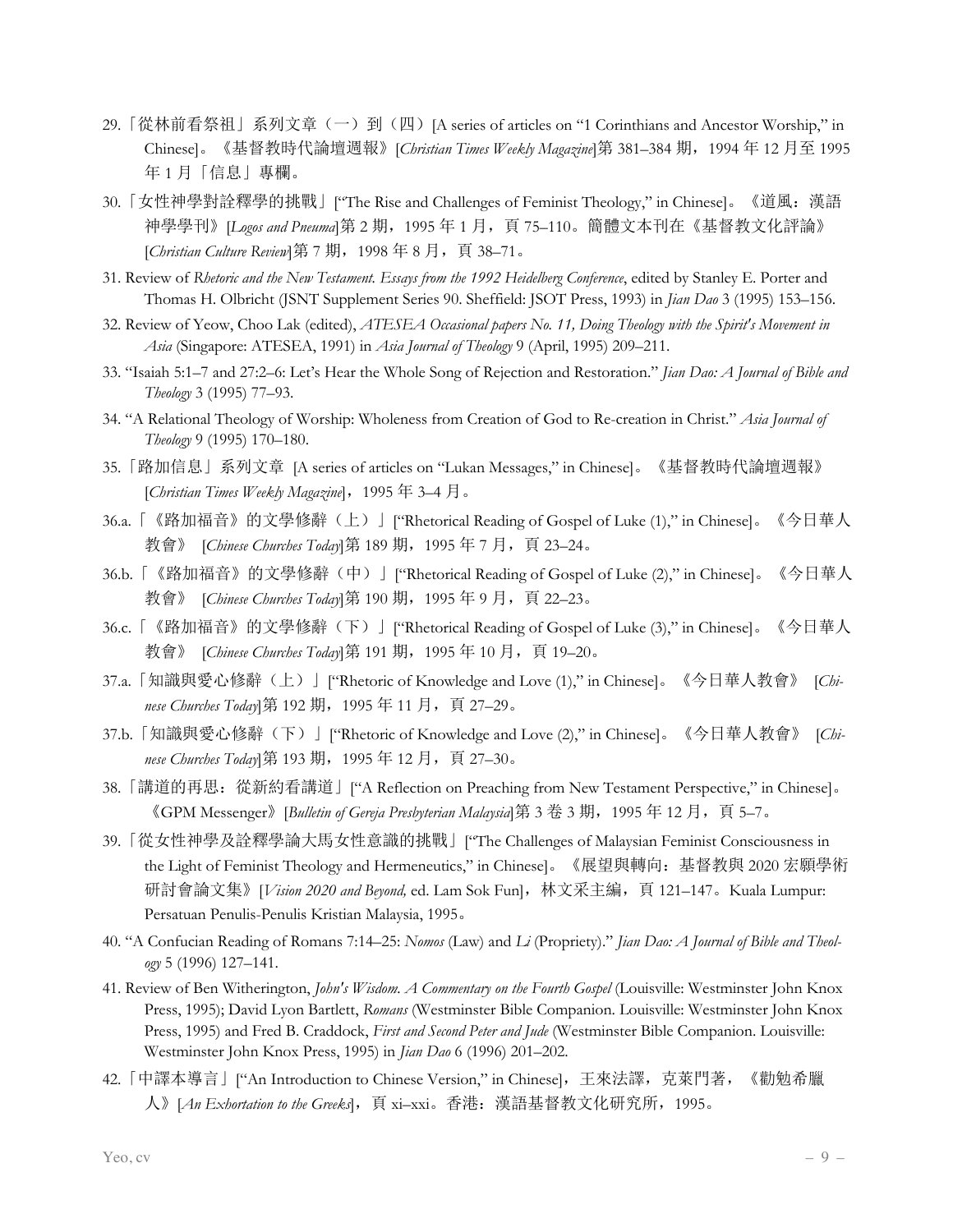- 43.「西塞羅與奧古斯丁的修辭學」["Rhetoric of Cicero and Augustine," in Chinese]。《道風:漢語神學學 刊》[*Logos and Pneuma*]第 4 期,1996 年春,頁 68–98。簡體文本刊在 《基督教文化評論》[*Christian Culture Review*]第 9 期,1999 年 9 月,頁 119–148。
- 44.「論〈克里托〉的合法性與道德觀」["The Socratic Philosophical Argument of Legal Obligation and Morality in the Crito," in Chinese]。《哲學雜誌》[*Journal of Philosophy*]第 17 期, 1996 年 8 月, 頁 208–221。
- 45.a.「亞略.巴古演說(上)」["The Areopagus Speech (1)," in Chinese]。《今日華人教會》[*Chinese Churches Today*]第 194 期,1996 年 1 月,頁 23–27。
- 45.b.「亞略.巴古演說(下)」["The Areopagus Speech (2)," in Chinese]。《今日華人教會》[*Chinese Churches Today*]第 195 期,1996 年 2/3 月,頁 23–27。
- 46.「認識上帝的旨意」["Knowing the Will of God," in Chinese]。《金燈臺》[*Golden Lampstand*]第 63 期,1996 年 5 月, 頁 4–5。
- 47.a. 「敘述修辭的自我突破(上)」["The Self-Transcendence of Narrative-Rhetoric, 1," in Chinese]。《今日華 人教會》[*Chinese Churches Today*]第 196 期,1996 年 4/5 月,頁 23–24。
- 47.b. 「敘述修辭的自我突破(下)」["The Self-Transcendence of Narrative-Rhetoric, 2," in Chinese]。《今日華 人教會》[*Chinese Churches Today*]第 197 期,1996 年 6/7 月,頁 23–24。
- 48.「耶穌為神的道」["Jesus, the Tao of God," in Chinese]。《今日華人教會》[*Chinese Churches Today*]第 200 期,1996 年 10 月,頁 32–33。
- 49.「基督中心的多文化詮釋學:加二 15–16 和三 1–20」["The Christocentricness of Multi-Cultural Hermeneutics," in Chinese]。*Jian Dao: A Journal of Bible and Theology* 7 (1997) 57–76.
- 50. Response to "Review of The Wisdom of Luke" [in Chinese] in《道風:漢語神學學刊》[*Logos and Pneuma*] 第 六期,1997 年春季,頁 244–257。
- 51.「屬靈神學的聖經反思」["A Biblical Reflection on Spirituality," in Chinese]。《文橋》[*The Bridge*]第 48 期, 1997年1/2月,頁18-21。
- 52. 「希臘修辭學初探」系列文章(一)到(十二) [A series of articles on "Introduction to Greco-Roman Rhetoric," in Chinese]。《基督教時代論壇週報》[*Christian Times Weekly Magazine*]第 521–543 期,1997 年 7 月 至 1997 年 7 月。
- 53. Review of Michael A. Bullmore, *St. Paul's Theology of Rhetorical Style: An Examination of 1 Corinthians 2:1–5 in Light of First Century Greco-Roman Rhetorical Culture* (San Francisco; London; Bethesda: International Scholars Publications, 1995) in *Journal of Evangelical Theological Society* (1997) 160–161.
- 54.「腓利門書的遊說」["The Rhetoric of Philemon," in Chinese]。《中國神學研究院期刊》[*Journal of the China Graduate School of Theology*]第 24 期,1998 年 1 月,頁 177–188。
- 55. "A Political Reading of Paul's Eschatology in 1 and 2 Thessalonians." *Asia Journal of Theology* 12 (April 1998) 77–88.
- 56. "What has Jerusalem to do with Beijing: The Book of Revelation and Chinese Christians." *Society of Biblical Literature Seminar Papers* no. 37, pt. 2, pp. 991–1004. Missoula: Scholars Press, 1998.
- 57. "Differentiation and Mutuality of Male-Female Relations in 1 Corinthians 11:2–16." *Biblical Research* (Journal of the Chicago Society of Biblical Research) XLIII (1998) 7–21.
- 58. "Paul's Eschatology and Mao's Utopianism––A Clash of Ideology." *Asia Journal of Theology* 13 (October 1999) 375– 386.
- 59. "Sinification of Marxism in Maoism: Revolution and National Salvation." *Ching Feng* 42 (1999) 89–129.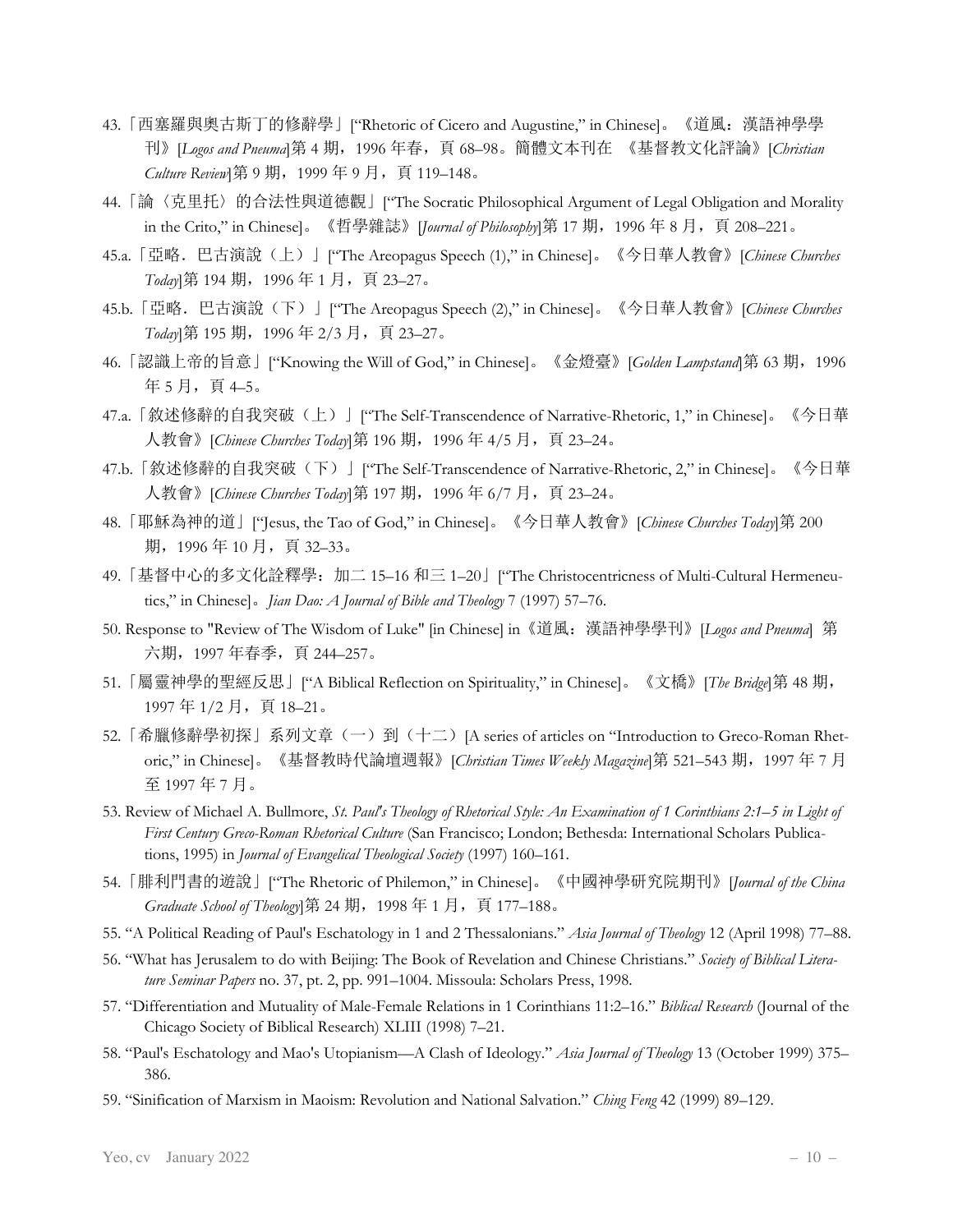- 60. 「美國基督教的後禧與前禧的性格(一)至(三)」["The Post- and Pre-millennialism of American Christianities (1) to (3)," in Chinese]。《基督教時代論壇週報》[*Christian Times Weekly Magazine*],1999 年 8 月 622–644 期。
- 61. Review of R. S. Sugirtharajah, *Asian Biblical Hermeneutics and Postcolonialism: Contesting the Interpretation* (Bible and Liberation; Maryknoll: Orbis, 1998) in *Catholic Biblical Quarterly* 62 (1, 2000) 166–168.
- 62.「論帖撒羅尼迦書信的末世及工作觀」["The Concepts of Eschatology and Work in the Letters to the Thessalonians," in Chinese]。《燕京神學誌》[*Yanjing Journal of Theology*]總第 3 期, 2000 年 6 月, 頁 70–76。
- 63.「保羅的未世神學」["Paul's Eschatology," in Chinese]。《基督教文化學刊》[*The Journal for the Study of Chris*tian Culture]第 3 輯, 2000 年, 頁 47-78。
- 64.「以不孌應萬變:雅各書二章 1–13 節」["Jesus Never Changes," in Chinese]。《道材》[*Sermon Package*]第 40 期 B, 2000 年 4 月 9 日, 頁 1–8。
- 65.「糾正錯誤的末世觀」["Correct the Wrong Eschatological View," in Chinese]。《文橋》[*The Bridge*]第 66 期,2000 年 1–2 月: http://www.bridge.org.my/bridge/bridge%20index66.htm。
- 66.「帖後的神學」["The Theology of 2 Thessalonians," in Chinese]。《文橋》[*The Bridge*]第 67 期,2000 年 4 月,頁 35–36。
- 67.「中國與西方古典修辭傳統比較」["A Comparison Between Ancient Chinese and Western Rhetoric," in Chinese]。《中國神學研究院期刊》[*CGST Journal*]第 30 期,2001 年 1 月,頁 91–107。
- 68. "An Eschatological View of History in the New Testament: Messianic and Millenarian Hope." *Asia Journal of Theology* 15 (April 2001) 38–51.
- 69. 譯佩金斯(Pheme Perkins)「重構靈知派歷史」["Reconstructing Gnostic History," in *Gnosticism and the New Testament*, 39–50. Minneapolis: Augsburg Fortress, 1993]。《靈知主義及其現代性謀殺》 [*Gnosticism and the Murder of Modernity*], 頁 147–163。香港: 道風書社, 2001 年。
- 70. "Messianic Predestination in Romans 8 and Classical Confucianism." *Society of Biblical Literature Seminar Papers* no. 40, pp. 81–107. Missoula: Scholars Press, 2001.
- 71.「使徒保罗的修辞鉴别学:多文化的研究 」["Rhetorical Criticism of the Apostle Paul: Multi-cultural Studies," in Chinese]。《基督教文化學刊》[*The Journal for the Study of Christian Culture*]第 6 輯, 2001 年, 頁 55– 76.
- 72.「末世的恐懼或盼望」["Eschatological Fear or Hope," in Chinese]。《今日華人教會》[*Chinese Churches To*day]2001年4月, 頁 36-38。
- 73.「末世與新紀元運動」["Eschatology and New Age Movement," in Chinese]。《今日華人教會》[*Chinese Churches Today*]2001年6月, 頁 20–23。
- 74. "Salvation by Grace Through Faith." In *The Wesleyan Tradition: A Paradigm for Renewal*, ed. Paul W. Chilcote, 66–77. Nashville: Abingdon Press, 2002.
- 75. Review of C. Clifton Black, *The Rhetoric of the Gospel: Theological Artistry in the Gospels and Acts* (St. Louis: Chalice Press, 2001), *Journal of the Evangelical Theological Society* 45 (2002) 699–700.
- 76. "The Rhetoric of Election and Calling Language in 1 Thessalonians." In *Rhetorical Criticism and the Bible,* edited by Stanley E. Porter and Dennis L. Stamps, 526–547. London: Sheffield Academic Press, 2002.
- 77.「復活的生命力」["The Power of Resurrection Life," in Chinese]。《燕京神學誌副刊》[*Yanjing Journal of Theology Additional Issue*]總第 8 期,2002 年 12 月(第 2 期),頁 28–31。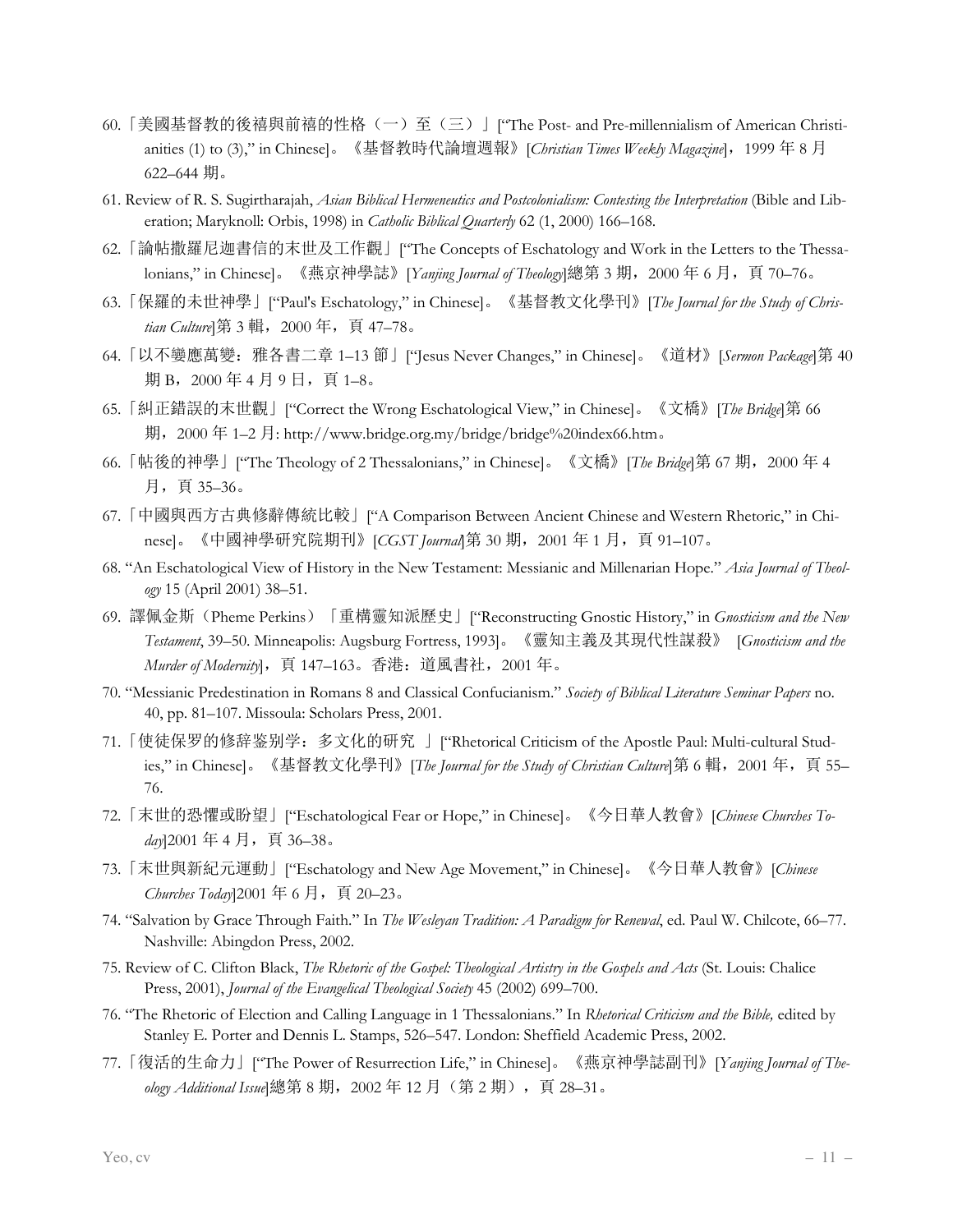- 78.「帖前中『揀選和呼召』的修辭」["On 'Election and Calling' In 1 Thessalonians," in Chinese]。《燕京神學 誌》[*Yanjing Journal of Theology*]總第 8 期, 2002 年 12 月(第 2 期),頁 30–42。
- 79.「楊序」["Preface" in Chinese]。在曾惠清,《聖地星火》[*Reflections on the Holy Land*],頁 1。Kuala Lumpur, 2002.
- 80. "Culture and Intersubjectivity as Criteria of Negotiating Meanings in Cross-cultural Interpretations." In *The Meanings We Choose*, edited by Charles H. Cosgrove, 81–100. Edinburgh: Sheffield/T&T Clark International, 2004.
- 81.a. "1 Thessalonians," in *Global Biblical Commentary*, ed. Daniel Patte et al., 500–503. Nashville: Abingdon, 2004.
- 81.b. "2 Thessalonians," in *Global Biblical Commentary*, ed. Daniel Patte et al., 504–507. Nashville: Abingdon, 2004.
- 82. "Navigating Romans Through Cultures." In *Navigating Romans Through Cultures: Challenging Readings by Charting a New Course*, ed. Yeo Khiok-khng, 1–28. New York: T&T Clark International, 2004.
- 83. "Messianic Predestination in Romans 8 and Classical Confucianism." In *Navigating Romans Through Cultures: Challenging Readings by Charting a New Course*, ed. Yeo Khiok-khng, 259–289. New York: T&T Clark International, 2004. ["Predestined in Christ, Chosen as Beloved, Called to Serve. " In *Culture of Call* (2000) 7–8.]
- 84. "Anoint Us to Your Service and Blessings!" Devotional articles, February 28–March 6 (Fourth Sunday in Lent), *The Upper Room Disciplines 2005*. Nashville: Abingdon, 2004.
- 85. Review of Mel Gibson's movie, "The Passion of the Christ": "Biblical Narrative and 'The Passion of Christ'," published on Best of Christians in Education

(see http://www.cefumc.org/Resources/Best\_of\_CIE/2004passion/yeo.html) Accessed March 2004.

- 86. "Biblical Interpretation Cross-Textually: To Be Human in a World of Difference." In *Aware* (Summer 2004) 4–5.
- 87. "Hope for the Persecuted, Cooperation with the State, and Meaning for the Dissatisfied: Three Readings of *Revelation* from a Chinese Context." In *From Every People and Nation. The Book of Revelation in Intercultural Perspective*, ed. David Rhoads, 200–221. Minneapolis: Fortress Press, 2005.
- 88. 「雅各書屬靈觀——完全人的橾練」["The Concept of Being Spiritual in the Book of James," in Chinese]。 《燕京神學誌》[*Yanjing Journal of Theology*]總第 2 期, 2005 年 12 月, 頁 93–104。
- 89. "*Li* and Law in the Analects and Galatians: A Chinese Christian Understanding of Ritual and Propriety." *Asia Journal of Theology* 19 (Oct, 2005) 309–332.
- 90. "The Law of Love According to Confucius and Paul: Cruciform Love and *Ren Ren* (Benevolent Persons) of Becoming Fully Human." In *Christ the One and Only: A Global Affirmation of the Uniqueness of Jesus Christ*, ed. Sung-Wook Chung, 203–222. Grand Rapids: Baker Academic, 2005.
- 91. "Paul's Ethic of Holiness and Chinese Morality of *Renren.*" In Charles Cosgrove, Herold Weiss, and K. K. Yeo, *Cross-Cultural Paul: Journeys to Others, Journeys to Ourselves*, 104–140. Grand Rapids: Eerdmans, 2005.
- 92. "Christ and the Earth in Pauline and Native American Understandings." In Charles Cosgrove, Herold Weiss, and K. K. Yeo, *Cross-Cultural Paul: Journeys to Others, Journeys to Ourselves*, 179–218. Grand Rapids: Eerdmans, 2005.
- 93. "Cross-Tradition and Cross-Gender Hermeneutics: A Confucian Reading of Romans and A Critical Reading of Confucian Ethics." In *Gender, Tradition, and Romans: Shared Ground, Uncertain Borders*, ed. Cristina Grenholm and Daniel Patte, 63–80. New York: T&T Clark, 2005.
- 94.「從《聖經》與文化看女性領導」["Women Leadership from the Perspectives of the Bible and Culture," in Chinese]。《今日華人教會》[*Chinese Churches Today*]第 248 期, 2005 年 4 月, 頁 11–12
- 95. "Church and State in China: Home Grown." In *The Christian Century* (Jan 10, 2006) 31–33.
- 96. "Political Theology of Paul in a World of Violence: A Spirituality That Offers Peace." In *Cultivating Wisdom with the Heart––BCV Chinese Department's 10th Anniversary Anthology of Essays*, ed. Justin Tan, 99–127. Victoria, Australia: Bible College of Victoria Chinese Department, 2006.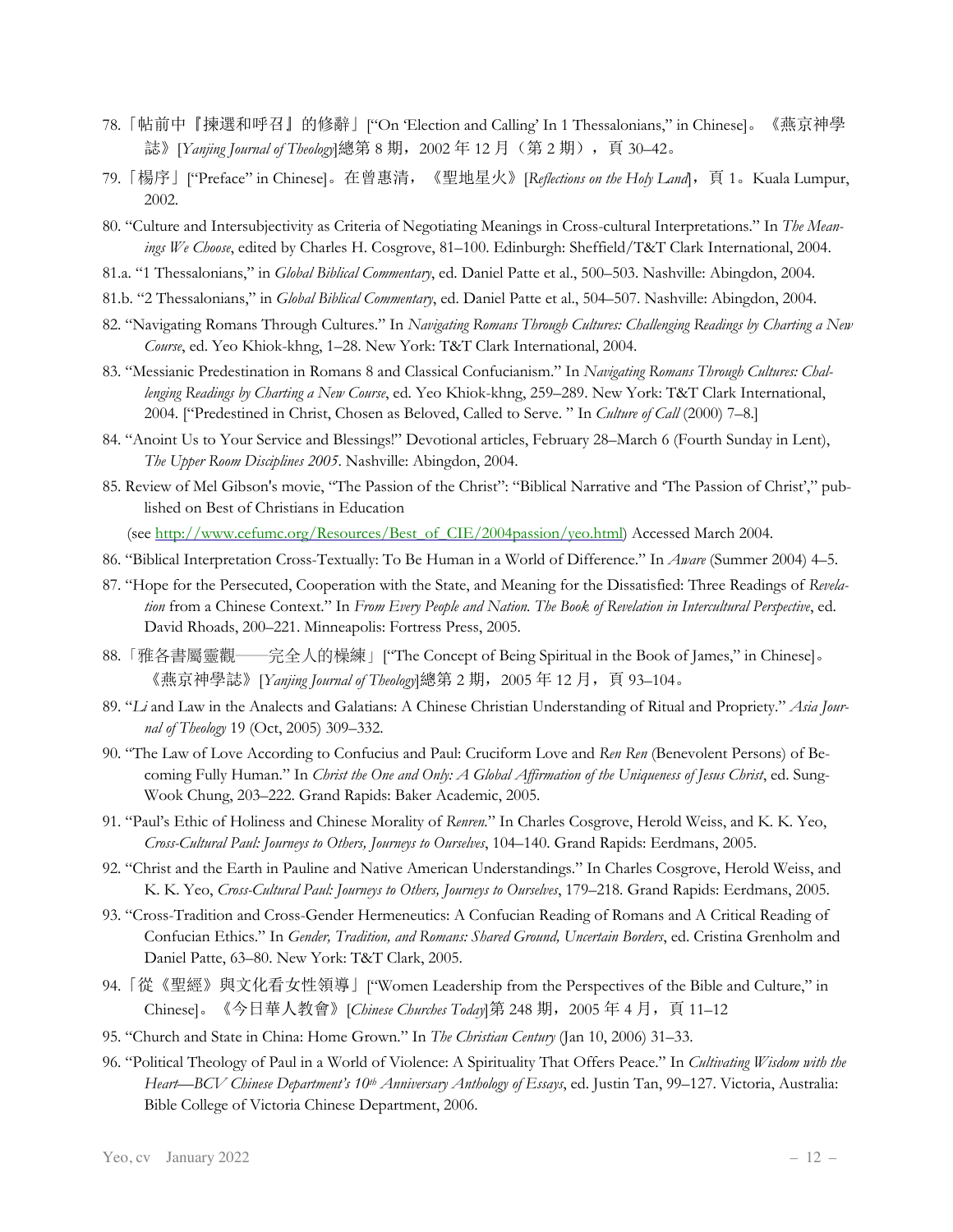- 97. "Musical Harmony According to Confucius and Paul." *Ching Feng* 5.2 (2004) 163–189. [published in Aug, 2006.]
- 98. "System of Harmony According to Confucius and Paul: Music, Goodness, Beauty." *Ching Feng* 6.1 (2005) 37–51. [published in Dec, 2006.]
- 99. "On Confucian *Xin* and Pauline *Pistis*." *Sino-Christian Studies: An International Journal of Bible, Theology & Philosophy* 2 (2006, December) 25–51.
- 100.a. "Asian Interpretation." In The *New Interpreter's Dictionary of the Bible A–C Volume 1*, 306. Nashville: Abingdon, 2006.
- 100.b. "Cultural Hermeneutics." In The *New Interpreter's Dictionary of the Bible A–C Volume 1*, 808–809. Nashville: Abingdon, 2006.
- 100.c. "Cross-cultural Interpretation." In The *New Interpreter's Dictionary of the Bible A–C Volume 1*, 805. Nashville: Abingdon, 2006.
- 100.d. "Cultural Studies." In The *New Interpreter's Dictionary of the Bible A–C Volume 1*, 809. Nashville: Abingdon, 2006.
- 101.「《加拉太書》的文化與神學之爭」["The Debate in Galatians on Culture and Theology," in Chinese]。 《基督教文化學刊:詩學與神學》[*Journal for the Study of Christian Culture: Poetics and Theology*]第 18 輯,2007 年秋〔2008 年春出版〕,頁 43–62。
- 102. 「商業化的信仰 」 ["Commercialized Faith," in Chinese]。《麥種》 [*Wheat Seeds*]第 5 期, 2007 年第 1 期, 頁 29–30, 50。
- 103. "Exegesis: Matthew 26:14–27:66." *Lectionary Homiletics* 19.2 (Jan–March 2008), 53–54.
- 104. Review of S. Sobanaraj, *Diversity in Paul's Eschatology: Paul's View on the Parousia and Bodily Resurrection* (Delhi: Indian Society for Promoting Christian Knowledge (ISPCK), 2007), in *Catholic Biblical Quarterly*, April 1 2008.
- 105.「保羅神學與孔子政治倫理的文本互涉解讀」["The Intertextual Reading of Pauline Theology and Confucian Political Ethics," in Chinese]。《上帝與公共生活:神學的全球公共視域》[*God and Public Life: A Theological Vision of the Global Public*], ed. Philip Chia and Chin Ken-pa (Hong Kong: Centre for Advanced Biblical Studies and Application Ltd., 2009), 頁 141-165。
- 106. "Moral Freedom in the Analects and Galatians," in *Translating the New Testament: Text, Translation, Theology*, ed. Stanley E. Porter and Mark J. Boda (Grand Rapids: Eerdmans, 2009), 271–289.
- 107. "Intertextual and Cross-cultural Reading of Luke 16:19–31," in *Translating the New Testament: Text, Translation, Theology*, ed. Stanley E. Porter and Mark J. Boda (Grand Rapids: Eerdmans, 2009), 314–318.
- 108.「漢語陰陽(女男)神學」["Sino-Christian Yinyang (Female-Male) Theology," in Chinese]。《漢語神學讀 本(下冊)》[*Sino-Christian Theology Reader,* Volume II], ed. He Guanghu & Daniel H. N. Yeung (Hong Kong: Institute of Sino-Christian Studies., 2009),頁 864–874。
- 109.「作者簡介:朱偉特」["Robert Jewett," in Chinese]。《朱偉特論羅馬書》[*Robert Jewett on Romans*] (香港: 基道, 2009),頁 xvii–xix。
- 110.「灵知主义与保罗的人论及性别论」["Gnosticism and Paul's Anthropology and Gender Understanding," in Chinese]。《基督教思想评论》(*Regent Review of Christian Thoughts*), 总第九辑,上海人民出版社,2009 年,页 50–73。
- 111. "Messianic Predestination in Romans 8 and Classical Confucianism," in *Sino-Christian Theology: A Theological Qua Cultural Movement in Contemporary China,* ed. Pan-chiu Lai and Jason Lam (Frankfurt: Peter Lang, 2010), 179–201.
- 112.「雅各的隱喻」["The Metaphors of James," in Chinese]。《聖經文學研究》[*Research in Biblical Literature*]第 4 輯,2010 年,頁 147–173。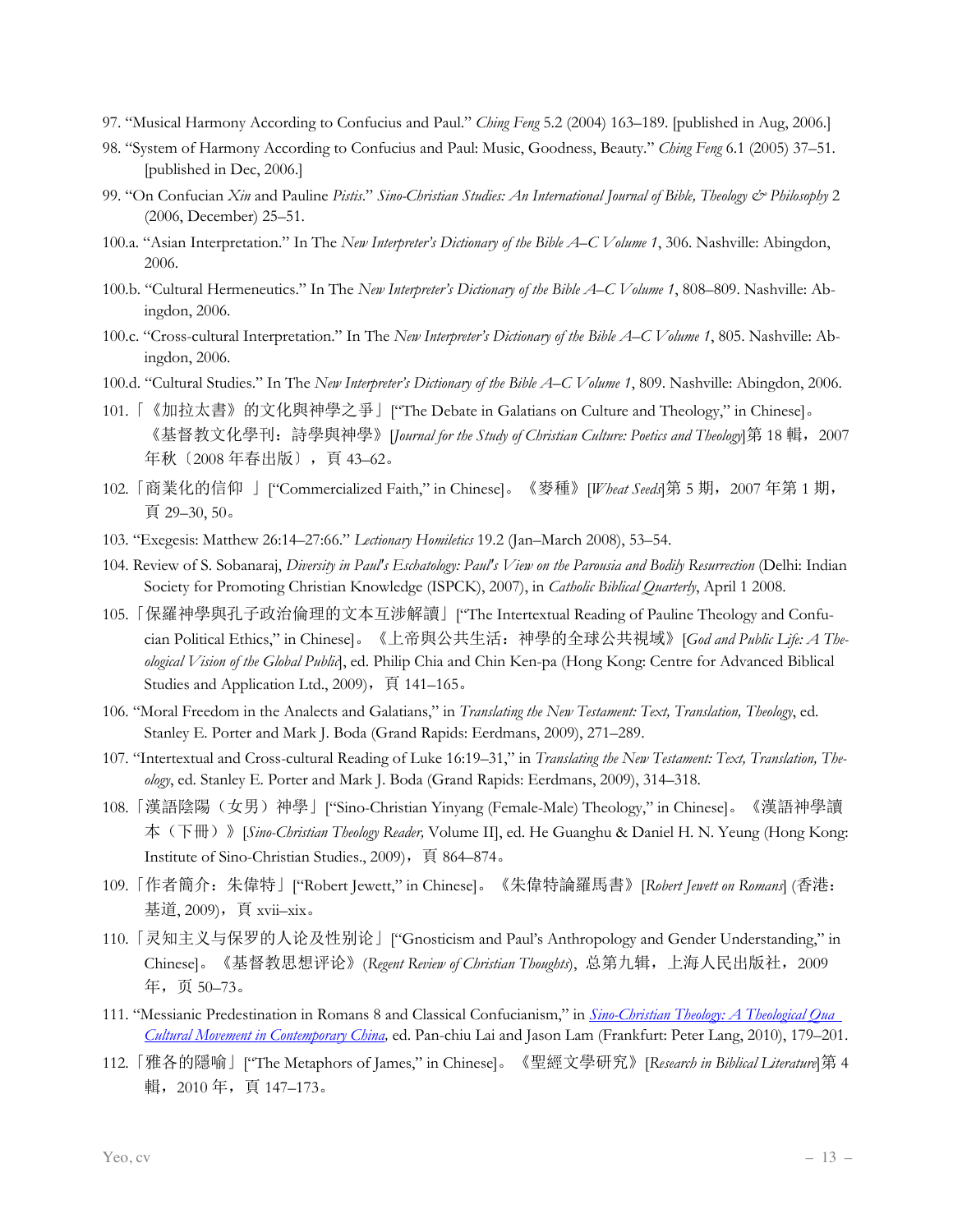- 113.a."Culture and Biblical Studies." In *Cambridge Dictionary of Christianity*, ed. Daniel Patte, p. 292. Cambridge: Cambridge University Press, 2010. New released in Contrapuntal Readings of the Bible in World Christianity series, 2019.
- 113.b. "Confucian Classic and the Bible." In *Cambridge Dictionary of Christianity,* ed. Daniel Patte, pp. 266–267. Cambridge: Cambridge University Press, 2010. New released in Contrapuntal Readings of the Bible in World Christianity series, 2019.
- 114. 「過去的應許、未來的指望」[''Promise of the Old and Hope of the New," in both English and Chinese], 閲 讀靈修詩選。《校園》[*Campus*]第 52 卷,2010 年 5、6 月號,頁 64–65。
- 115.「道(約翰)」["Logos (John)," in both English and Chinese],閱讀靈修詩選。《校園》[*Campus*]第 52 卷, 2010年7、8月號, 頁 64–65。
- 116. 「創造主與受造界」["Creator and Creation," in Chinese], 天窗的光照。《校園》[Campus]第 52 卷, 2010 年 9、10 月號, 頁 42–45。
- 117. 「有靈之人的群體人性」["Social Humanity," in Chinese], 天窗的光照。《校園》[*Campus*]第 52 卷, 2010 年11、12月號,頁55-59。
- 118.「《雅各書》對苦難的智慧詮釋」["The Wisdom Hermeneutic of Jacobian View of Pain and Suffering," in Chinese]。《基督教文化學刊:西方馬克思主義與神學》[*Journal for the Study of Christian Culture: Western Marxism and Theology*]第 24 輯,2010 年秋〔2011 年春出版〕,頁 149–164。
- 119. "Light and New Creation in Genesis and the Gospel of John." In Ken Vaux and K. K. Yeo, ed., *The Theology of Light and Sight: An Interfaith Perspective*, 39–55. Oregon: Wipf & Stock, 2010.
- 120.「從《莊子》的逍遙與《雅各書》的自由論社會公義」["Social Justice from the Perspectives of Zhuangzi's *Xiaoyao* (Wandering Freely and Joyously) and James' Freedom," in Chinese]。《基督教思想评论》(*Regent Review of Christian Thoughts*), 总第十二辑,上海人民出版社,2011 年,页 25–39。
- 121. Review of Emma Wasserman, *The Death of the Soul in Romans 7: Sin, Death, and the Law in Light of Hellenistic Moral Psychology* (Tübingen: Mohr Siebeck, 2008), in Biblical Interpretation: A Journal of Contemporary Approaches, Volume 19, Number 1 (2011) 106–107.
- 122. Review of Paul Sampley and Peter Lampe, *Paul and Rhetoric* (London/New York: Clark, 2010) in *Catholic Biblical Quarterly* 73 (2011) 903–904.
- 123. 「神人恩約: 自我奉獻的聖愛」["Covenant between God and Humanity," in Chinese], 天窗的光照。《校 園》[*Campus*]第 53 卷,2011 年 1、2 月號,頁 47–51。
- 124. 「被釘十架的神,領我們近十架」["Crucified God, Lead Us to the Cross," in both English and Chinese],閲 讀靈修詩選。《校園》[*Campus*]第 53 卷,2011 年 3、4 月號,頁 64–65。
- 125. 「在你的軛中身心安頓」["Finding Rest in Your Yoke (Matthew 11)," in both English and Chinese],閱讀靈 修詩選。《校園》[*Campus*]第 53 卷,2011 年 5、6 月號,頁 56–57。
- 126. 「舊約的哲理: 紀念冊的律法、先知和智慧精神」["The Rationality of the Old Testament: The Spirit of the Book of Remembrance," in Chinese], 天窗的光照。《校園》[Campus]第 53 卷, 2011 年 7、8 月號, 頁 52–57。
- 127.「雅各書的美善:活出耶穌的榮光」["Beauty and Goodness in James," in Chinese],《校園》[*Campus*]第 53 卷,2011 年 9、10 月號,頁 52–57。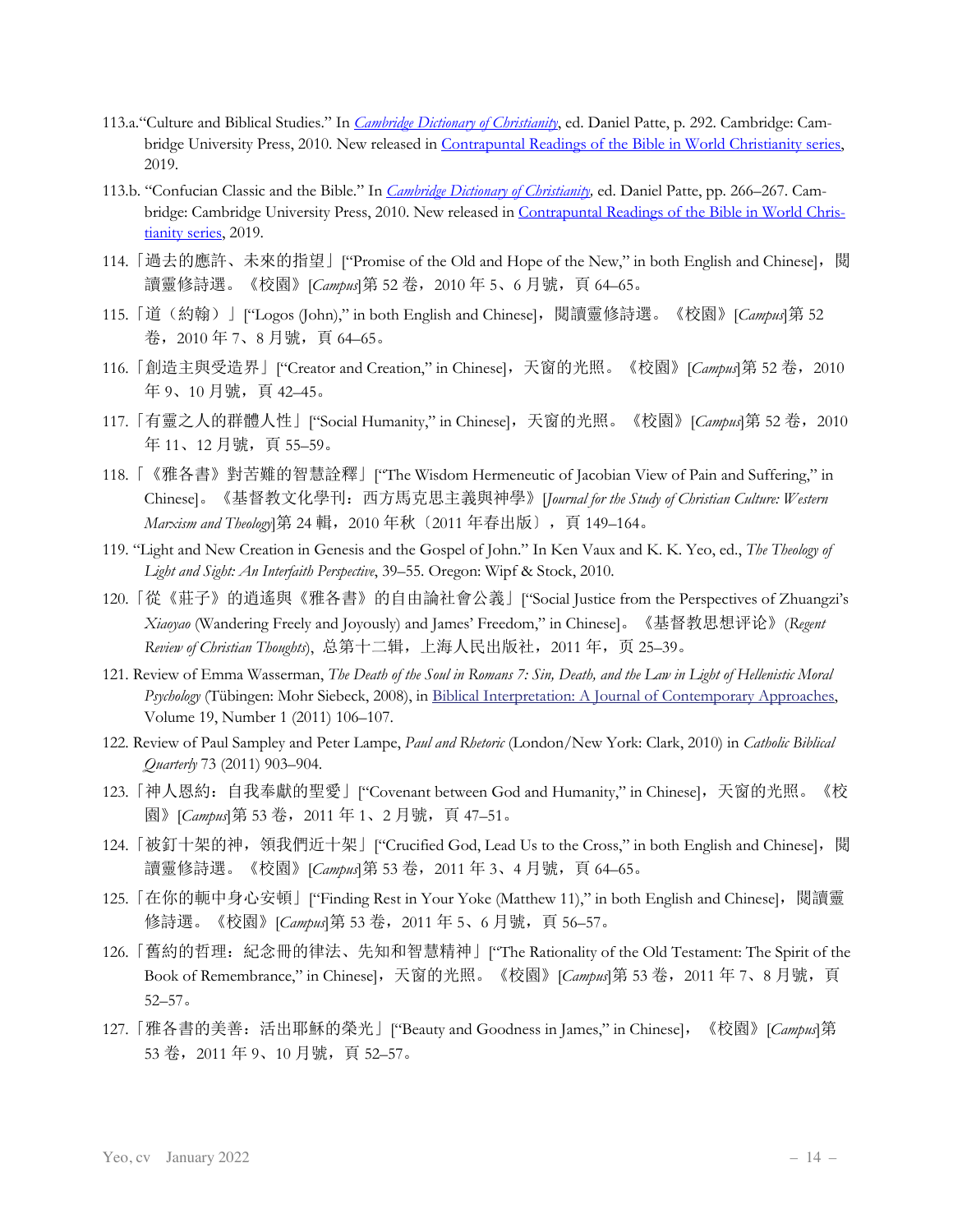- 128.「跨文化解经——与美国宗教学教授杨克勤的访谈」游斌["Cross-cultural Biblical Interpretation: Interviewing Prof. K. K. Yeo," in Chinese, by YouBin],《中国民族报》[*Zhongguo Menzu Bao*],2011 年 9 月, 宗教周刊·论坛。
- 129.「儒耶对话与中国基督徒的身分」["Confucianist Christian Dialogue and the Identity of Chinese Christian," in Chinese, by YouBin and K. K. Yeo],《民族論壇》(學術版)[*Minzu Tribune (Academic)*總第 283 期, 2011 年 9 月,頁 18–19。
- 130.「暴力世界中的保羅政治神學」["Paul's Political Theology in the World of Violence," in Chinese],《保羅 神學思潮》 神學擷思(一),華人神學研究中心 Melbourne: Centre for the Study of Chinese Christianity,  $2012$ , 頁 52-82。
- 131. "Christian Chinese Theology: Theological Ethics of Becoming Human and Holy." In *Global Theology in Evangelical Perspective: Exploring the Contextual Nature of Theology and Mission*, ed. Jeffrey P. Greenman and Gene L. Green (Downers Grove: IVP Academic, 2012), 102–115.
- 132.「光、看見和結善果 」["Light, Sight, and Fruit-bearing," in Chinese],天窗的光照。《校園》[*Campus*]第 54 卷,2012 年 3、4 月號,頁 41–45。
- 133. 「起初」["In the Beginning," in both English and Chinese], 靈修詩選。《校園》[*Campus*]第 54 卷, 2012 年 5 月號,頁 40–41。
- 134.「中譯本推薦序」["Preface to Chinese Edition," in Chinese]。萊肯(Leland Ryken)和朗文(Tremper Longman III)《新舊約文學讀經法》(*A Complete Literary Guide to the Bible*),台灣: 校園書房,2011 年,页 i–vii。
- 135.「创造的智慧:《创世记》前三章的犹太和基督教之智慧源头」["The Wisdom of Creation: Genesis 1–3 as the Source of Judeo-Christian Wisdom," in Chinese]。《基督教思想评论》(*Regent Review of Christian Thoughts*), 总第十五辑,上海人民出版社,2012 年,页 216–231。
- 136. 「我們不再學習戰事」["We Will Know War No More," in both English and Chinese], 靈修詩選。《校 園》[*Campus*]第 54 卷,2012 年 11, 12 月號,頁 40–41。
- 137. "Response: Multicultural Readings: A Biblical Warrant and an Eschatological Vision." In *Global Voices. Reading the Bible in the Majority World*, ed. Craig Keener and M. Daniel Carroll R. (Peabody: Hendrickson, 2013), 46–59.
- 138. "Pauline Theological Counseling of Love in the Language of the *Zhuangzi*: A Reading of Love in 1 Corinthians in a Chinese Philosophical Context," in Yung Suk Kim, ed., *1 and 2 Corinthians: Texts @ Contexts* (Minneapolis: Fortress Press, 2013), 117–128.
- 139. "From Rome to Beijing: 'One World One Dream." In K. K. Yeo, ed., *From Rome to Beijing: Symposia on Robert Jewett's Hermeneia Commentary on Romans,* 7–18. Lincoln: Kairos Studies, 2013.
- 140. "Paul's Way of Renren in Romans 13:1–10." In K. K. Yeo, ed., *From Rome to Beijing: Symposia on Robert Jewett's Hermeneia Commentary on Romans,* 469–479. Lincoln: Kairos Studies, 2013.
- 141. "Chinese Interpretation." In *The Oxford Encyclopedia of Biblical Interpretation*, ed. Steven L. McKenzie, Vol. 1, 103– 112. Oxford: Oxford University Press, 2013. 2 Volumes.
- 142.「那日」["That Day," in both English and Chinese],靈修詩選。《校園》[*Campus*]第 55 卷,2013 年 1, 2 月號,頁 40–41。
- 143. 「记上我们一笔」["Write Us in Your Memory," in both English and Chinese], 靈修詩選。《校園》[Campus]第 55 卷, 2013 年 3, 4 月號, 頁 40–41。
- 144.「献给伊拉克」["Dedicated to Iraqis," in Chinese],靈修詩選。《校園》[*Campus*]第 55 卷,2013 年 9, 10 月號,頁 40–41。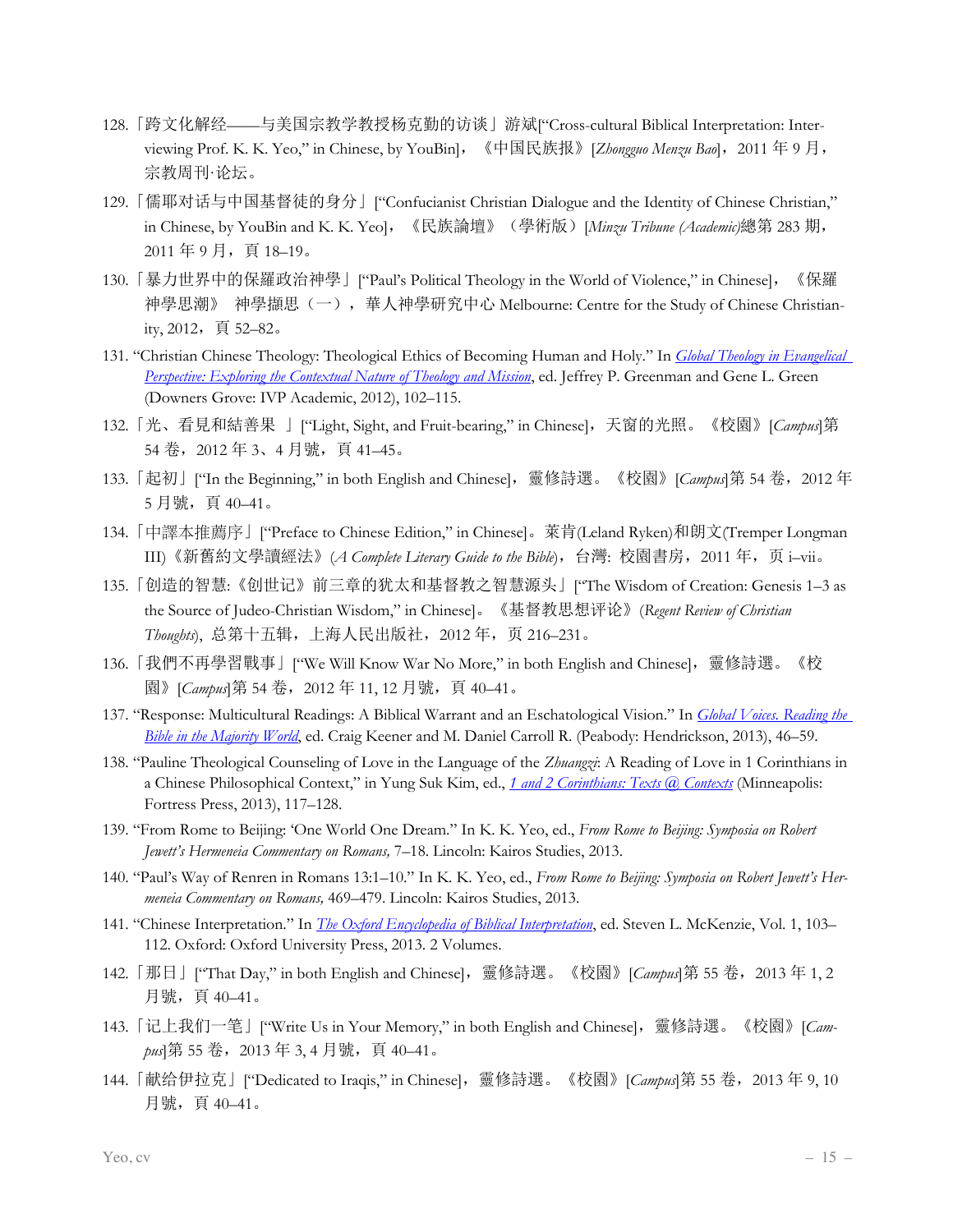- 145. "The Confucian Analects and Galatians," in Mark Roncace and Joseph Weaver edited, *Global Perspectives on the New Testament* (Boston: Pearson, 2014), pp. 156–157.
- 146. "Theology and the Future of Global Christianity: Glocal and Public Theologies." In Trevor Cairney and David Starling edited, *Theology and the Future: Evangelical Assertions and Explorations* (Edinburgh: T&T Clark, 2014), 45– 61.
- 147. "Beyond Chalcedon? Towards a Fully-Christian and Fully-Cultural Theology." In Gene L. Green, Steve T. Pardue, K. K. Yeo, ed., *Jesus Without Borders: Christology in the Majority World* (Majority World Theology Series), Vol. 1: 162–179. Grand Rapids: Eerdmans, 2014.
- 148.「平安城的危情」["Crisis of Jerusalem," in Chinese],天窗的光照。《校園》*[Campus*]第 56 卷,2014 年 3 月號,頁 56–59。
- 149. "Chinese Christologies: Images of Christ and Chinese Cultures," in Francesca Murphy edited, *The Oxford Handbook on Christology* (Oxford: Oxford University Press, 2015), 393–407.
- 150. "Introduction: Trinity 101: Kaleidoscopic Views of God in the Majority World." In Gene L. Green, Steve T. Pardue, K. K. Yeo, ed., *Trinity Among the Nations: Doctrine of God in the Majority World* (Majority World Theology Series), Vol. 2: 1–17. Grand Rapids: Eerdmans, 2015.
- 151.「修辞诠释学的文本互涉与重读」["Intertextuality and Relecture of Rhetorical Hermeneutics," in Chinese], 在杨乃乔主编,《中国经学诠释学与西方诠释学》(上海:中西书局,2016 年),页 356–369。
- 152. "The Sacred Task of the Bible Interpreter: The Method of a Chinese Christian," *Word & World: Reading the Bible in Context*, issue 2 (Dec 2016), 16–19. Printed in French and Spanish versions as well (Le tâche sacrée de l'interprète biblique : la méthode d'un chrétien chinois; LA TAREA SAGRADA DEL INTÉRPRETE BÍBLICO: EL MÉTODO DE UN CRISTIANO DE CHINA)
- 153. "Introduction: So Great a Salvation: Soteriology in the Majority World." In Gene L. Green, Steve T. Pardue, K. K. Yeo, ed., *So Great a Salvation: Soteriology in the Majority World* (Majority World Theology Series), Vol. 4: 1–13. Grand Rapids: Eerdmans, 2017.
- 154. "Chapter 18: Asian and Asian-American Biblical Interpretations," in Michael Gorman, ed., *Scripture and Its Interpretation: A Global, Ecumenical Introduction to the Bible* (Grand Rapids: Baker Academic, 2017), 324–335.
- 155. "Chinese Theology," in Daniel Treier and Walter Elwell edited, *Evangelical Dictionary of Theology*, 3rd edition (Grand Rapids: Baker Academic, 2017), 171–172.
- 156. "拳是全的道理" ["Martial Art Is about Wholeness," in Chinese],崔彦星:《中国赵堡太极拳》[*ZhongGua ZhaoBao TaiJiQuan*](北京:⼈民体育出版社,2017),頁 198–199。——也帮助整理此书的出版。
- 157. "Biblical Interpretation in the Majority World," in Mark Hutchinson edited, *The Oxford History of Protestant Dissenting Traditions*, Vol. V, *The Twentieth Century Themes and Variations in a Global Context* (Oxford: Oxford University Press, 2018), 131–169.
- 158. "Caesarea Maritima and Sebastos: An Archaeological and Literary Study of Herod's City-Harbor," 《聖經文學 研究》[*Journal for the Study of Biblical Literature*]第 17 輯, Autumn 2018 年, 頁 89–126。
- 159.「葛理翰交棒了」["Billy Graham Has Passed the Baton to Us," in Chinese],葛理翰纪念专辑。《校園》 [*Campus*]第 60 卷,2018 年 5–6 月號,頁 42–43。
- 160. "A Reflection on 'For it is not an authority unless from God' (Rom 13:1)," *Prayer Alert: Faith and Politics—How Our Partners Participate* (Sydney: Overseas Council Australia, 2018), 11–12.
- 161. " 'Made in the USA': A Chinese Perspective on US Theological Education in Light of the Chinese Context," in Hendrik R. Pieterse edited, *Locating US Theological Education in a Global Context: Conversations with American Higher Education* (Eugene: Pickwick, 2019), 134–157.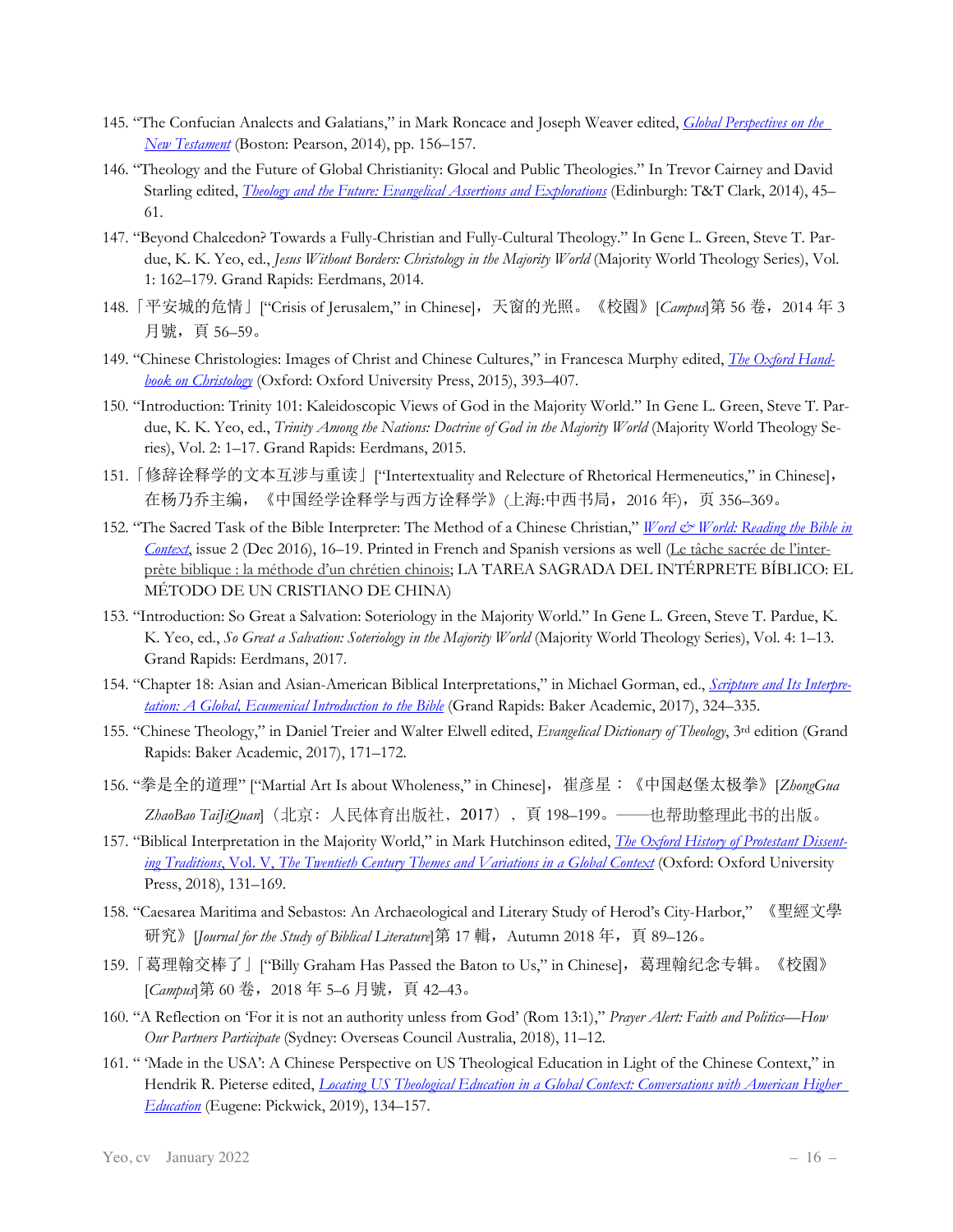- 162. "The Transformative Mission of God: A Confucian-Christian Vision," in Edmund Kee-Fook Chia edited, *Confucianism and Christianity: Interreligious Dialogue on the Theology of Mission* (London: Routledge, 2021), 137–153.
- 163. "The Logos and Pneuma of Creation: Cross-cultural Reading of Romans 8 and the Inspirited World," in *Spirit Wind: The Doctrine of the Holy Spirit in Global Theology—A Chinese Perspective*, edited by Peter L. H. Tie and Justin T. T. Tan (Eugene, Oregon: Pickwick, 2021), 147–161.
- 164. "Theologies of Land–Conflicted Land, Spatial Justice and Covenantal Identity." In K. K. Yeo, Gene L. Green, ed., *Theologies of Land: Contested Land, Spatial Justice, and Identity*, 132–156. Eugene: Cascade Books, 2021.
- 165. "Creative Transformation, the Bible, and China," in K. K. Yeo, ed., *The Oxford Handbook of the Bible in China* (New York: OUP, 2021)*,* 1-17.
- 166. with Paulos Huang, "Confucian Classics and the Bible." In K. K. Yeo, ed., *The Oxford Handbook of the Bible in China* (New York: OUP, 2021)*,* 251–265.
- 167. "A Contextual Interpretation of Justice and Righteousness by a Biblical Theologian." In The Global Faculty Initiative: Justice, 165–173. Online: https://globalfacultyinitiative.net/matrix
- C. 主編叢書 Edited Series/Monographs:
- (a) "北京大学基督教文化研究系列" 执行主编: Executive Editor of Peking University Christian Cultures Series, with the Religious Culture Press, Beijing. (Editor is Dr. Zhao Dunhua; 15 titles published):
	- 1. Stanley Romaine Hopper, *The Crisis of Faith* (London: Hodder & Stoughton, 1947), translated into Chinese: 斯坦利.羅邁.霍珀著,瞿旭彤译, 《信仰的危机》(2006)
	- 2. 杨克勤,《末世与盼望:帖前与帖后现代诠释》(2007) [K. K. Yeo, *Eschatology and Hope*]
	- 3. 杨克勤,《圣经修辞学:希罗文化与新约诠释》(2007) [K. K. Yeo, *Biblical Rhetoric*]
	- 4. 杨克勤編,《经宴》(2010) [K. K. Yeo edited, *Symposia on Romans and Divine Providence*]
	- 5. Roland Murphy, *The Tree of Life: An Exploration of the Wisdom Literature* (Grand Rapids: Eerdmans, 2002), translated into Chinese: 莫菲著,段素革译,《生命之树:圣经智慧文学之探索》 (2010)
	- 6. 陈廷忠,《苦痛与智慧—约伯记与生命难题》(2010) [Justin Tan, *Suffering and Wisdom—Job*]
	- 7. Tremper Longman III, *How to Read Exodus?* (IVP, 2009), translated into Chinese: 朗文著,段素革译, 《怎樣閱讀出埃及記?》 (2010)
	- 8. 楊克勤,《圣经文明導論:希伯來與基督教文化》[K. K. Yeo, *Introduction to Biblical Civilizations*] (2011)
	- 9. Leon Morris, *The Apostolic Preaching of the Cross* (Eerdmans, 1976), translated into Chinese: 莱昂.莫里斯 著,王珏译《使徒十架的证道》 (2011)
	- 10. Page II, *The Land and the Book: An Introduction to the Land of the Bible* (Abingdon, 1993), translated into Chinese: 查尔斯.佩奇,卡尔.沃尔兹著,张兢、刘素云译,《圣地与圣经:圣经世界的介绍》 (2012)
	- 11. 杨克勤編,《圣经人论: 光与爱的人性》(2013) [K. K. Yeo edited, *Biblical Anthropology*]
	- 12. Leon Morris, *The Cross in the New Testament* (Eerdmans, 1999), translated into Chinese: 莱昂.莫里斯著, 李丽娟译《新约中的十字架》 (2013)
	- 13. 杨克勤和王梓编:《经典解读与世界文明》。北京:宗教文化,2017。 [K. K. Yeo, Wang Zi ed., *Reading Scripture and World Civilizations*. Beijing: Religious Culture Press, 2017.]
	- 14. 编《处境基督论:语境、天道和人性》。北京:宗教文化,2017。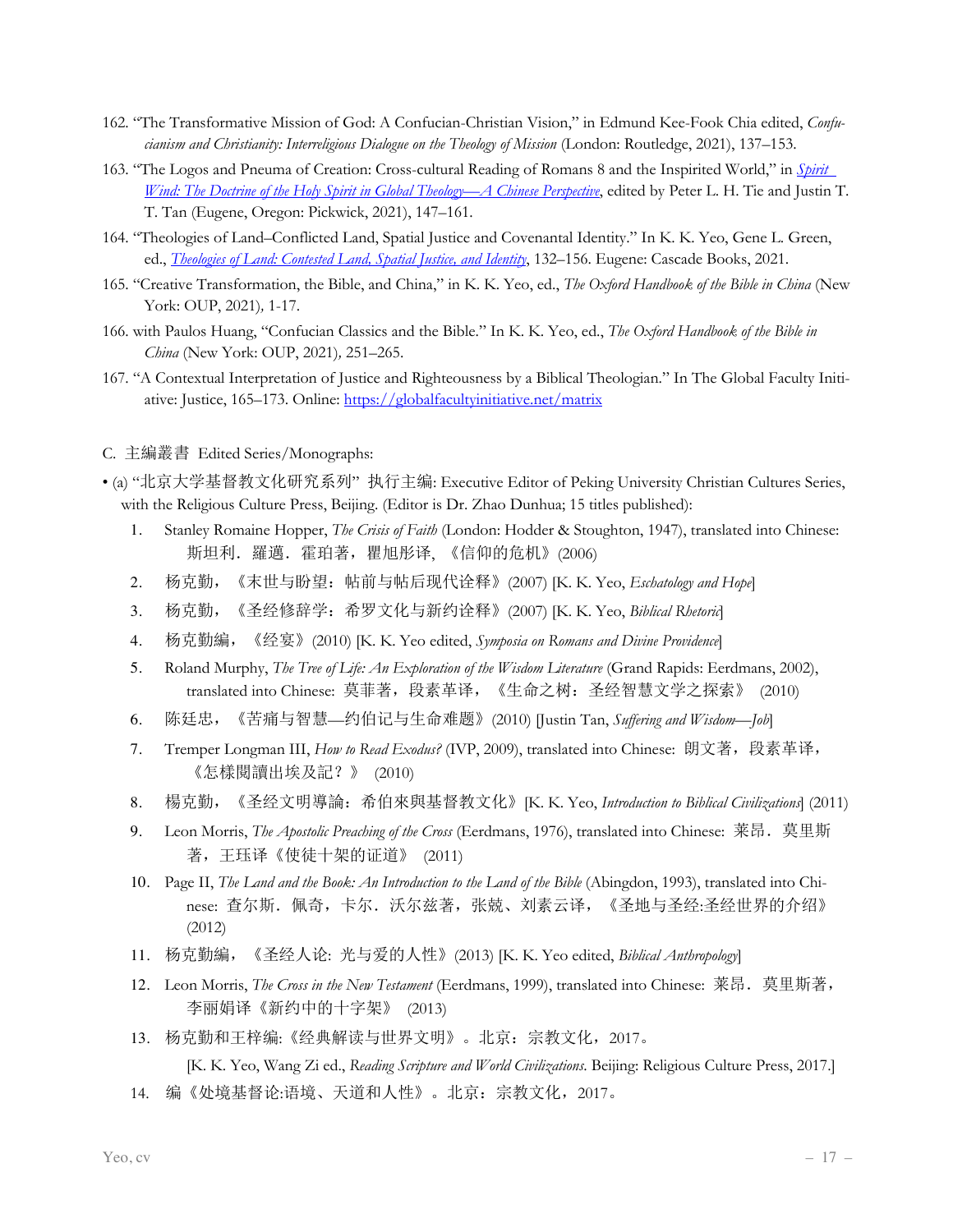[Gene Green, Steve Pardue, K. K. Yeo ed., *Jesus Beyond Borders* (Eerdmans, 2012), translated into Chinese: 杨克勤编,段素革译,《处境基督论:语境、天道和人性》。北京:宗教文化,2017。] 15. 杨克勤编:《《罗马书》文化巡航: 新航程下的阅读》。李羲译。北京: 宗教文化, 2018。

• (b) "聖經圖書館" 主编 (与梁慧): Chief Editor with Liang Hui of The Biblical Library Series, by VI Horae Shanghai Publisher, an imprint of East China Normal University.

1.杨克勤,《孔子与保罗:天道与圣言的相遇》(2010) [K. K. Yeo, *Confucius and Paul*]

- 2.Richard Clifford, *Wisdom Literature* (Abingdon, 1998), translated into Chinese: 克利福德, 祝帅译, 《智慧文 学导论》(2010)
- 3.池凤桐:《基督信仰的起源》(三册, 2011 ) [Chi Fengtong, *The Origin of Christian Faith*]
- 4.曾庆豹:《上帝、关系与言说》(2011) [Chin Kenpa, *God, Relationship and Speaking*]
- 5.杨克勤:《夏娃、大地与上帝》(2011) [K. K. Yeo, *Eve, Gaia and God*]
- 6.Shimon Bar-Efra, *Narrative Art in the Bible* ( T&T Clark International, 2004), translated into Chinese: 西蒙·巴埃 弗拉特,李锋译,《圣经的叙事艺术》(2011)
- 7.Walter Kasper, *Der Gott Jesu Christi* (Matthias-Grünewald Verlag, 1995), translated into Chinese: 卡斯培著: 《现代语境中的上帝观》,罗选民译(2011)
- 8.Eugen Rosenstock-Huessy, *The Christian Future of the Modern Mind* (Argo Books, 1981), translated into Chinese: 罗森斯托克-胡絮著,徐卫翔译:《越界的现代精神:基督教的未來》(2011)
- 9.Van Voorst, *Reading the New Testament Today* (Wadsworth Publishing, 2004), translated into Chinese: 伏斯特著, 冷欣、杨远征译:《今日如何读新约?》 (2011) 精装
- 10. Michael Walzer ed., *The Jewish Political Tradition, Vol. 1: Authority* (Yale University Press, 2000), translated into Chinese: 米歇尔·沃尔策编: 《犹太政治传统》, 刘平等译 (2011)
- 11. Michael Walzer ed., *The Jewish Political Tradition, Vol. 2: Membership* (Yale University Press, 2003), translated into Chinese: 米歇尔·沃尔策编, 冯洁音等译: 《犹太政治传统》 (2011)
- 12. Thomas Merton, *A Year with Thomas Merton* (HarperOne, 2004), translated into Chinese: 默顿著,任珊译: 《学习爱的语言》 (2012)
- 13. Vernon Robbins, *Exploring the Texture of Text* (Trinity Press International, 1996), translated into Chinese: 弗农· 罗宾斯著,霍成举译:《探索文本的纹理:社会-修辞解释法导论》 (2012)
- 14. 谢文郁:《道路与真理——解读《约翰福音》的思想史密码》(2012) [Xie Wenyu, *The Way and the Truth*] 精装
- 15. Leon Morris, *Atonement: Its Meaning and Significance* (IVP Academic, 1984), translated into Chinese: 莫理斯 著,喻小菲、崔晓雄译:《救赎论》 (2012)
- 16. 《庄子与雅各:隐喻生命、遨游天恩》 。上海:華東師範大學出版社,2012。[*Zhuangzi and James*. 2012.]
- 17. James F. Jeffers, *Greco-Roman World of the New Testament Era: Exploring the Background of Early Christianity* (IVP Academic, 1999), translated into Chinese: 杰弗斯著,谢芬芬译:《古希腊-罗马文明:历史和背 景》精装 (2013)